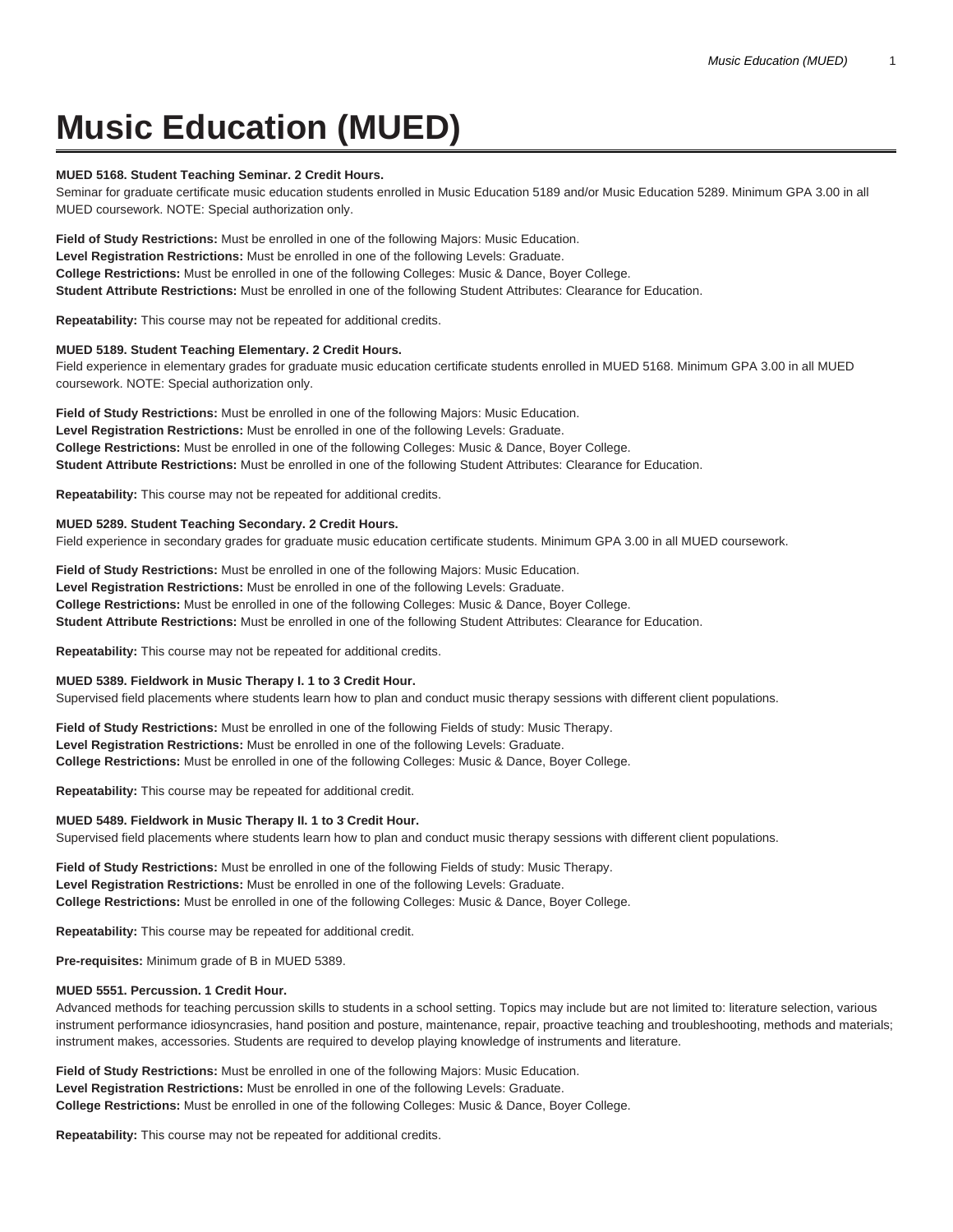# **MUED 5552. Woodwinds I. 1 Credit Hour.**

Methods for teaching woodwind skills to students in a school setting. Topics may include but are not limited to: literature selection, instrument assembly, hand position and posture, maintenance, assembling, embouchure, tone production, transposition, fingerings, range; proactive teaching and troubleshooting, methods and materials; instrument makes, and accessories. Students are required to develop a fundamental playing knowledge of instruments. NOTE: Required for all MPC majors.

**Field of Study Restrictions:** Must be enrolled in one of the following Majors: Music Education. **Level Registration Restrictions:** Must be enrolled in one of the following Levels: Graduate. **College Restrictions:** Must be enrolled in one of the following Colleges: Music & Dance, Boyer College. **Student Attribute Restrictions:** Must be enrolled in one of the following Student Attributes: Clearance for Education.

**Repeatability:** This course may not be repeated for additional credits.

# **MUED 5553. Upper Strings. 1 Credit Hour.**

Methods for teaching string skills to students in a school setting. Topics may include but are not limited to: literature selection, fingering and bowing patterns, shifting, vibrato, hand position and posture, maintenance, tone production, proactive teaching and troubleshooting, methods and materials; instrument makes, and accessories. Students are required to develop a fundamental playing knowledge of instruments.

**Field of Study Restrictions:** Must be enrolled in one of the following Majors: Music Education. **Level Registration Restrictions:** Must be enrolled in one of the following Levels: Graduate. **College Restrictions:** Must be enrolled in one of the following Colleges: Music & Dance, Boyer College. **Student Attribute Restrictions:** Must be enrolled in one of the following Student Attributes: Clearance for Education.

**Repeatability:** This course may not be repeated for additional credits.

# **MUED 5554. Lower Strings. 1 Credit Hour.**

Methods for teaching string skills to students in a school setting. Topics may include but are not limited to: literature selection, fingering and bowing patterns, shifting, vibrato, hand position and posture, maintenance, tone production, proactive teaching and troubleshooting, methods and materials; instrument makes, accessories. Students are required to develop a fundamental playing knowledge of instruments.

**Field of Study Restrictions:** Must be enrolled in one of the following Majors: Music Education. **Level Registration Restrictions:** Must be enrolled in one of the following Levels: Graduate. **College Restrictions:** Must be enrolled in one of the following Colleges: Music & Dance, Boyer College. **Student Attribute Restrictions:** Must be enrolled in one of the following Student Attributes: Clearance for Education.

**Repeatability:** This course may not be repeated for additional credits.

# **MUED 5555. Brass I. 1 Credit Hour.**

Methods for teaching brass skills to students in a school setting. Topics may include but are not limited to: literature selection, instrument assembly, hand position and posture, maintenance, embouchure, tone production, transposition, fingerings, range; proactive teaching and troubleshooting, methods and materials; instrument makes, accessories. Students are required to develop a fundamental playing knowledge of instruments.

**Field of Study Restrictions:** Must be enrolled in one of the following Majors: Music Education. **Level Registration Restrictions:** Must be enrolled in one of the following Levels: Graduate. **College Restrictions:** Must be enrolled in one of the following Colleges: Music & Dance, Boyer College. **Student Attribute Restrictions:** Must be enrolled in one of the following Student Attributes: Clearance for Education.

**Repeatability:** This course may not be repeated for additional credits.

# **MUED 5556. Brass II. 1 Credit Hour.**

Advanced methods for teaching brass skills to students in a school setting. Topics may include but are not limited to: literature selection, instrument assembly, hand position and posture, maintenance, embouchure, tone production, transposition, fingerings, range; proactive teaching and troubleshooting, methods and materials; instrument makes, accessories, and repairs. Students are required to develop a fundamental playing knowledge of instruments.

**Field of Study Restrictions:** Must be enrolled in one of the following Majors: Music Education. **Level Registration Restrictions:** Must be enrolled in one of the following Levels: Graduate. **College Restrictions:** Must be enrolled in one of the following Colleges: Music & Dance, Boyer College. **Student Attribute Restrictions:** Must be enrolled in one of the following Student Attributes: Clearance for Education.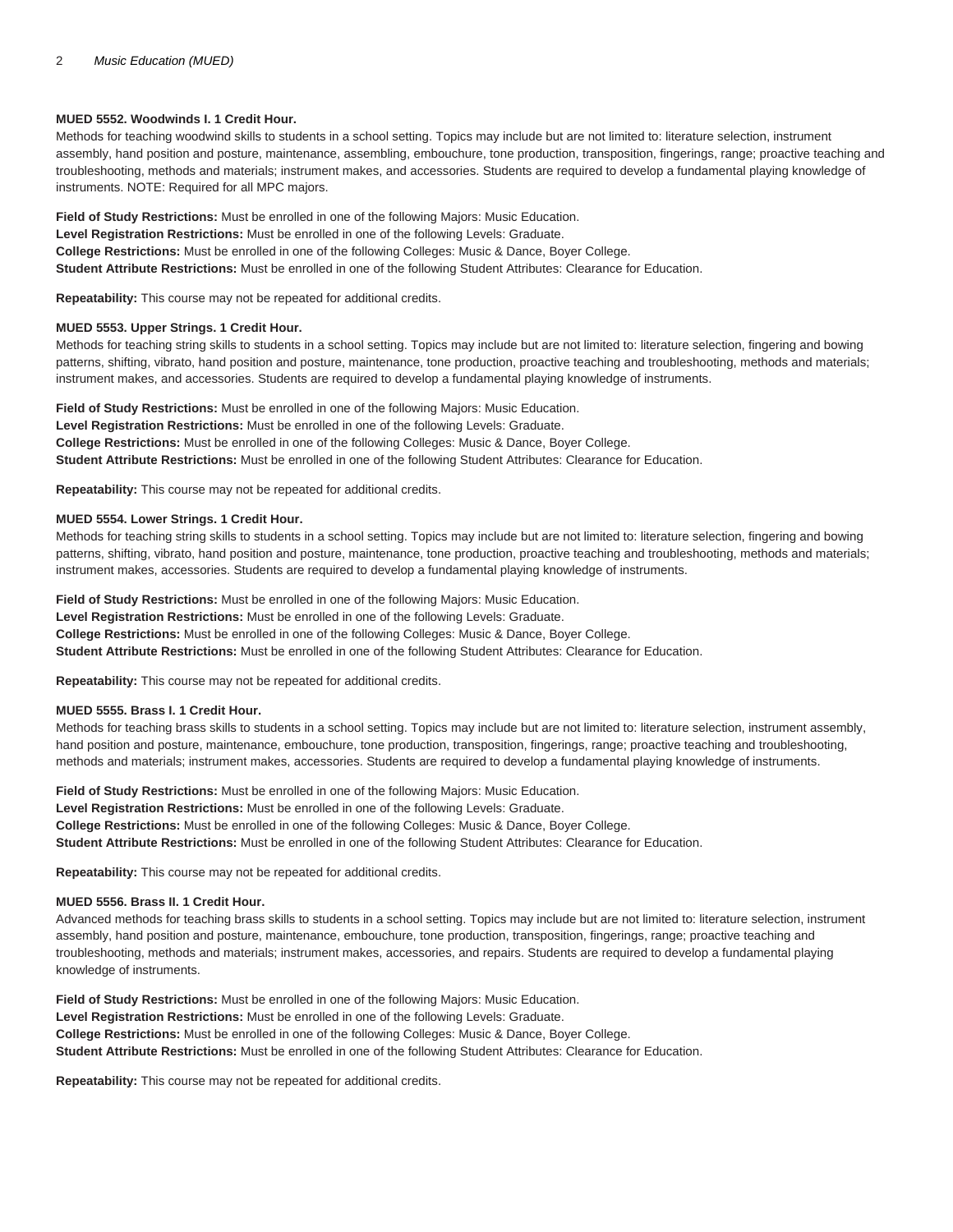# **MUED 5557. Woodwinds II. 1 Credit Hour.**

Methods for teaching double reed skills to students in a school setting. Topics may include but are not limited to: literature selection, instrument assembly, hand position and posture, maintenance, embouchure, tone production, transposition, fingerings, range; proactive teaching and troubleshooting, methods and materials; instrument makes, and accessories. Students are required to develop a fundamental playing knowledge of instruments.

**Field of Study Restrictions:** Must be enrolled in one of the following Majors: Music Education. **Level Registration Restrictions:** Must be enrolled in one of the following Levels: Graduate. **College Restrictions:** Must be enrolled in one of the following Colleges: Music & Dance, Boyer College. **Student Attribute Restrictions:** Must be enrolled in one of the following Student Attributes: Clearance for Education.

**Repeatability:** This course may not be repeated for additional credits.

## **MUED 5558. Guitar I. 1 Credit Hour.**

Carefully sequenced developmental technical exercises designed to achieve competency with basic chord formations in all keys.

**Field of Study Restrictions:** Must be enrolled in one of the following Majors: Music Education. **Level Registration Restrictions:** Must be enrolled in one of the following Levels: Graduate. **College Restrictions:** Must be enrolled in one of the following Colleges: Music & Dance, Boyer College.

**Repeatability:** This course may not be repeated for additional credits.

## **MUED 5559. Guitar II. 1 Credit Hour.**

A continuation of Music Education 5558 in which skills are further developed to include positions and more advanced folk and popular accompaniment techniques.

**Field of Study Restrictions:** Must be enrolled in one of the following Fields of study: Music Therapy. **Level Registration Restrictions:** Must be enrolled in one of the following Levels: Graduate. **College Restrictions:** Must be enrolled in one of the following Colleges: Music & Dance, Boyer College.

**Repeatability:** This course may not be repeated for additional credits.

**Pre-requisites:** Minimum grade of C- in MUED 5558.

## **MUED 5589. Fieldwork in Music Therapy III. 1 to 3 Credit Hour.**

Supervised field placements where students plan and conduct music therapy sessions with different client populations and different settings.

**Field of Study Restrictions:** Must be enrolled in one of the following Fields of study: Music Therapy. **Level Registration Restrictions:** Must be enrolled in one of the following Levels: Graduate. **College Restrictions:** Must be enrolled in one of the following Colleges: Music & Dance, Boyer College.

**Repeatability:** This course may be repeated for additional credit.

**Pre-requisites:** Minimum grade of B in MUED 5389 and MUED 5489.

# **MUED 5611. Music Therapy Graduate Overview. 3 Credit Hours.**

Advanced survey of music therapy theory and practice. Clinical case studies will be used to illustrate general principles of assessment, goal planning, treatment and evaluation.

**Field of Study Restrictions:** Must be enrolled in one of the following Fields of study: Music Therapy. **Level Registration Restrictions:** Must be enrolled in one of the following Levels: Graduate. **College Restrictions:** Must be enrolled in one of the following Colleges: Music & Dance, Boyer College.

**Repeatability:** This course may not be repeated for additional credits.

# **MUED 5613. Music Therapy Foundations. 3 Credit Hours.**

Advanced survey and examination of philosophical, psychological, biological and sociological foundations for the use of music as therapy.

**Field of Study Restrictions:** Must be enrolled in one of the following Fields of study: Music Therapy. **Level Registration Restrictions:** Must be enrolled in one of the following Levels: Graduate. **College Restrictions:** Must be enrolled in one of the following Colleges: Music & Dance, Boyer College.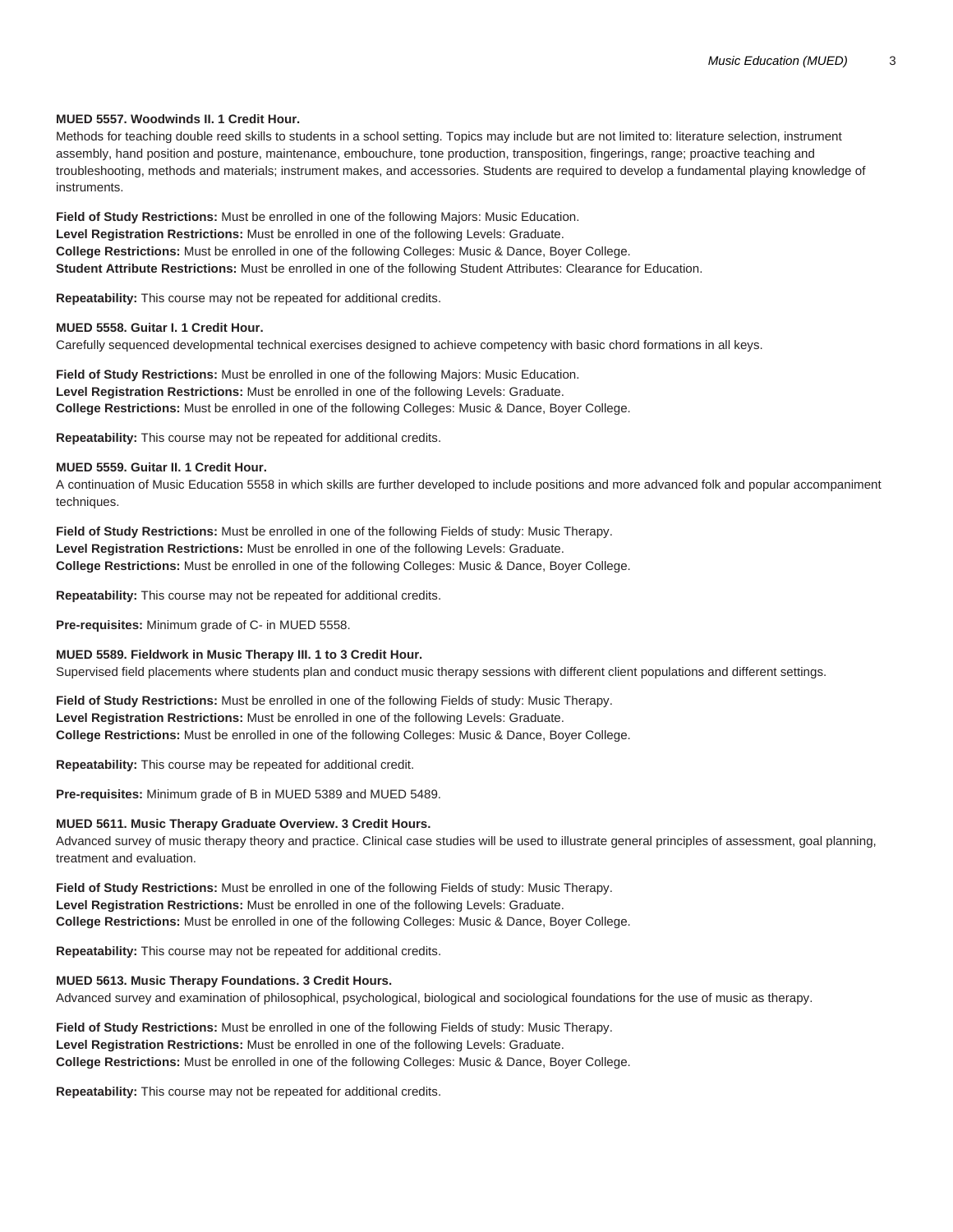# **MUED 5614. Psychiatric Music Therapy. 3 Credit Hours.**

Advanced survey and examination of music therapy practice with psychiatric populations (e.g., schizophrenia, affective disorders, PTSD), with laboratory training in how to design and implement music experiences to meet therapeutic goals.

**Field of Study Restrictions:** Must be enrolled in one of the following Fields of study: Music Therapy. **Level Registration Restrictions:** Must be enrolled in one of the following Levels: Graduate. **College Restrictions:** Must be enrolled in one of the following Colleges: Music & Dance, Boyer College.

**Repeatability:** This course may not be repeated for additional credits.

## **MUED 5615. Rehabilitative Music Therapy. 3 Credit Hours.**

Advanced survey of music therapy literature based on physical rehabilitation (e.g., brain injury, stroke, cerebral palsy, neuromotor disease), with laboratory training in how to design and implement music experiences to meet therapeutic goals.

**Field of Study Restrictions:** Must be enrolled in one of the following Fields of study: Music Therapy. **Level Registration Restrictions:** Must be enrolled in one of the following Levels: Graduate. **College Restrictions:** Must be enrolled in one of the following Colleges: Music & Dance, Boyer College.

**Repeatability:** This course may not be repeated for additional credits.

## **MUED 5616. Developmental Music Therapy. 3 Credit Hours.**

Advanced examination of music therapy methods used with children who have developmental problems (e.g., mental retardation, learning disabilities, behavior problems, sensory disorders) with laboratory training in how to design and implement music experiences to meet therapeutic needs.

**Field of Study Restrictions:** Must be enrolled in one of the following Fields of study: Music Therapy. **Level Registration Restrictions:** Must be enrolled in one of the following Levels: Graduate. **College Restrictions:** Must be enrolled in one of the following Colleges: Music & Dance, Boyer College.

**Repeatability:** This course may not be repeated for additional credits.

**Pre-requisites:** Minimum grade of B in MUED 5611.

## **MUED 5617. Medical Music Therapy. 3 Credit Hours.**

Advanced survey of music therapy literature based on medical applications (e.g., general hospital, surgery, chronic and terminal illness), with laboratory training in how to design and implement music experiences to meet therapeutic goals.

**Field of Study Restrictions:** Must be enrolled in one of the following Fields of study: Music Therapy. **Level Registration Restrictions:** Must be enrolled in one of the following Levels: Graduate. **College Restrictions:** Must be enrolled in one of the following Colleges: Music & Dance, Boyer College.

**Repeatability:** This course may not be repeated for additional credits.

## **MUED 5618. Music Therapy Ethics. 1 to 2 Credit Hour.**

Advanced survey and examination of ethical issues in music therapy practice, research, education, and supervision.

**Field of Study Restrictions:** Must be enrolled in one of the following Fields of study: Music Therapy. **Level Registration Restrictions:** Must be enrolled in one of the following Levels: Graduate. **College Restrictions:** Must be enrolled in one of the following Colleges: Music & Dance, Boyer College.

**Repeatability:** This course may not be repeated for additional credits.

# **MUED 5619. Medical/Rehabilitative Music Therapy. 3 Credit Hours.**

Advanced survey and examination of music therapy treatment in physical rehabilitation treatment (e.g., brain injury, stroke, cerebral palsy, neuromotor disease) and medical issues (surgery, diabetes, cancer, AIDS) with laboratory training in how to design and implement music experiences to meet therapeutic goals.

**Field of Study Restrictions:** Must be enrolled in one of the following Fields of study: Music Therapy. **Level Registration Restrictions:** Must be enrolled in one of the following Levels: Graduate. **College Restrictions:** Must be enrolled in one of the following Colleges: Music & Dance, Boyer College.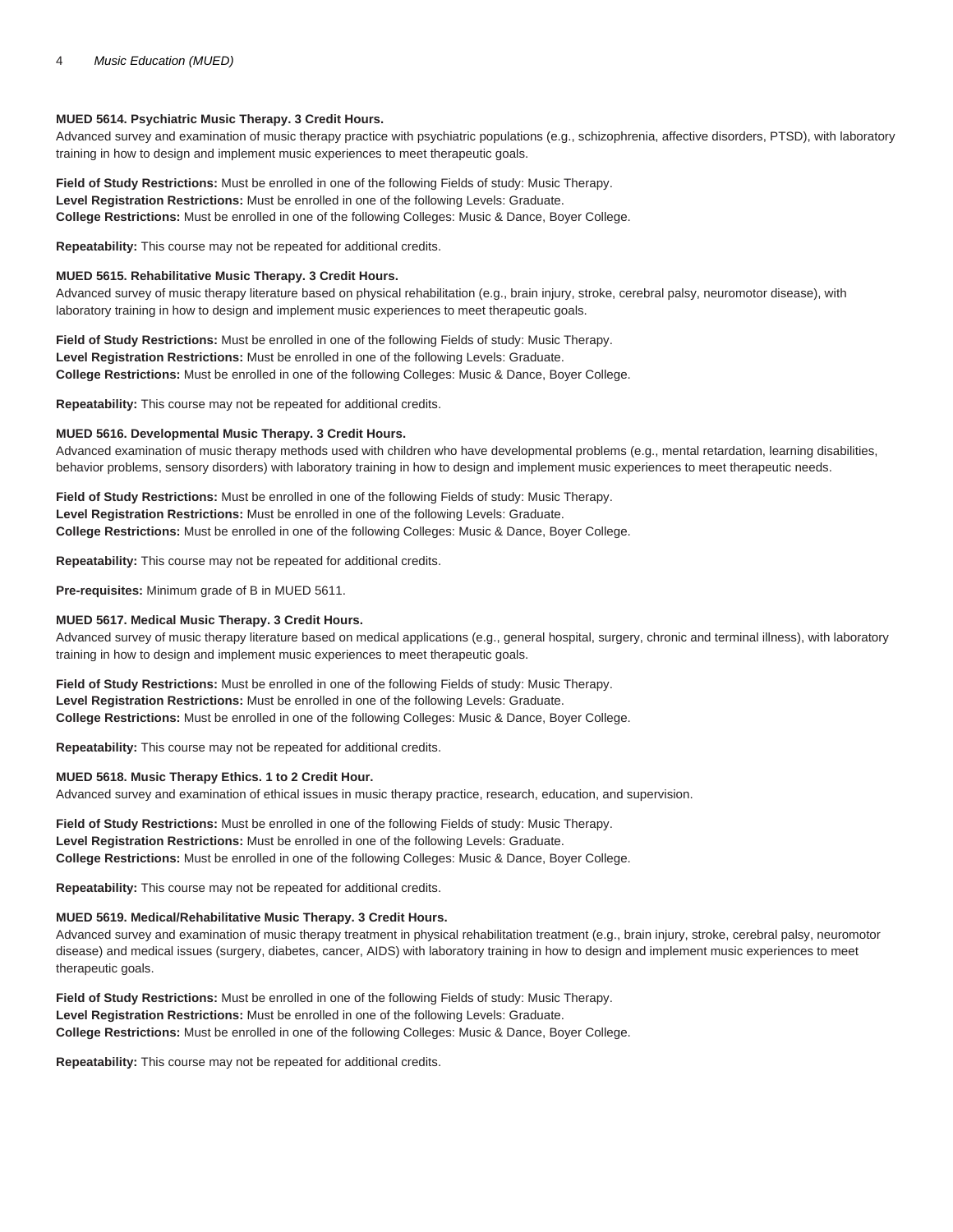## **MUED 5631. Advanced Functional Voice I. 1 Credit Hour.**

Advanced voice development for various clinical situations utilizing standard clinical repertoire.

**Level Registration Restrictions:** Must be enrolled in one of the following Levels: Graduate. **College Restrictions:** Must be enrolled in one of the following Colleges: Music & Dance, Boyer College.

**Repeatability:** This course may not be repeated for additional credits.

#### **MUED 5632. Advanced Functional Voice II. 1 Credit Hour.**

Advanced vocal techniques for eliciting singing responses from various client populations.in various clinical settings.

**Level Registration Restrictions:** Must be enrolled in one of the following Levels: Graduate. **College Restrictions:** Must be enrolled in one of the following Colleges: Music & Dance, Boyer College.

**Repeatability:** This course may not be repeated for additional credits.

**Pre-requisites:** Minimum grade of B in MUED 5631.

# **MUED 5633. Advanced Functional Piano I. 1 Credit Hour.**

Advanced skill and repertoire development for leading and accompanying vocal and instrumental activities in various music therapy settings.

**Level Registration Restrictions:** Must be enrolled in one of the following Levels: Graduate. **College Restrictions:** Must be enrolled in one of the following Colleges: Music & Dance, Boyer College.

**Repeatability:** This course may not be repeated for additional credits.

## **MUED 5634. Advanced Functional Piano II. 1 Credit Hour.**

More advanced functional piano skills for accompanying music therapy sessions in various settings.

**Level Registration Restrictions:** Must be enrolled in one of the following Levels: Graduate. **College Restrictions:** Must be enrolled in one of the following Colleges: Music & Dance, Boyer College.

**Repeatability:** This course may not be repeated for additional credits.

**Pre-requisites:** Minimum grade of B in MUED 5633.

## **MUED 5635. Advanced Functional Guitar I. 1 Credit Hour.**

Advanced functional singing and accompanying skills on guitar with a focus upon music therapy song literature utilized in various settings.

**Level Registration Restrictions:** Must be enrolled in one of the following Levels: Graduate. **College Restrictions:** Must be enrolled in one of the following Colleges: Music & Dance, Boyer College.

**Repeatability:** This course may not be repeated for additional credits.

## **MUED 5636. Advanced Functional Guitar II. 1 Credit Hour.**

Various advanced guitar techniques for accompaniment focusing on standard music therapy literature as utilized in various clinical settings.

**Level Registration Restrictions:** Must be enrolled in one of the following Levels: Graduate. **College Restrictions:** Must be enrolled in one of the following Colleges: Music & Dance, Boyer College.

**Repeatability:** This course may not be repeated for additional credits.

**Pre-requisites:** Minimum grade of B- in MUED 5635.

# **MUED 5641. Music Therapy Experiences I: Creative Methods. 1 Credit Hour.**

Advanced survey and analysis of the therapeutic potential of creative methods in Music Therapy.

**Field of Study Restrictions:** Must be enrolled in one of the following Fields of study: Music Therapy. **Level Registration Restrictions:** Must be enrolled in one of the following Levels: Graduate. **College Restrictions:** Must be enrolled in one of the following Colleges: Music & Dance, Boyer College.

**Repeatability:** This course may not be repeated for additional credits.

**Pre-requisites:** Minimum grade of B in MUED 5611.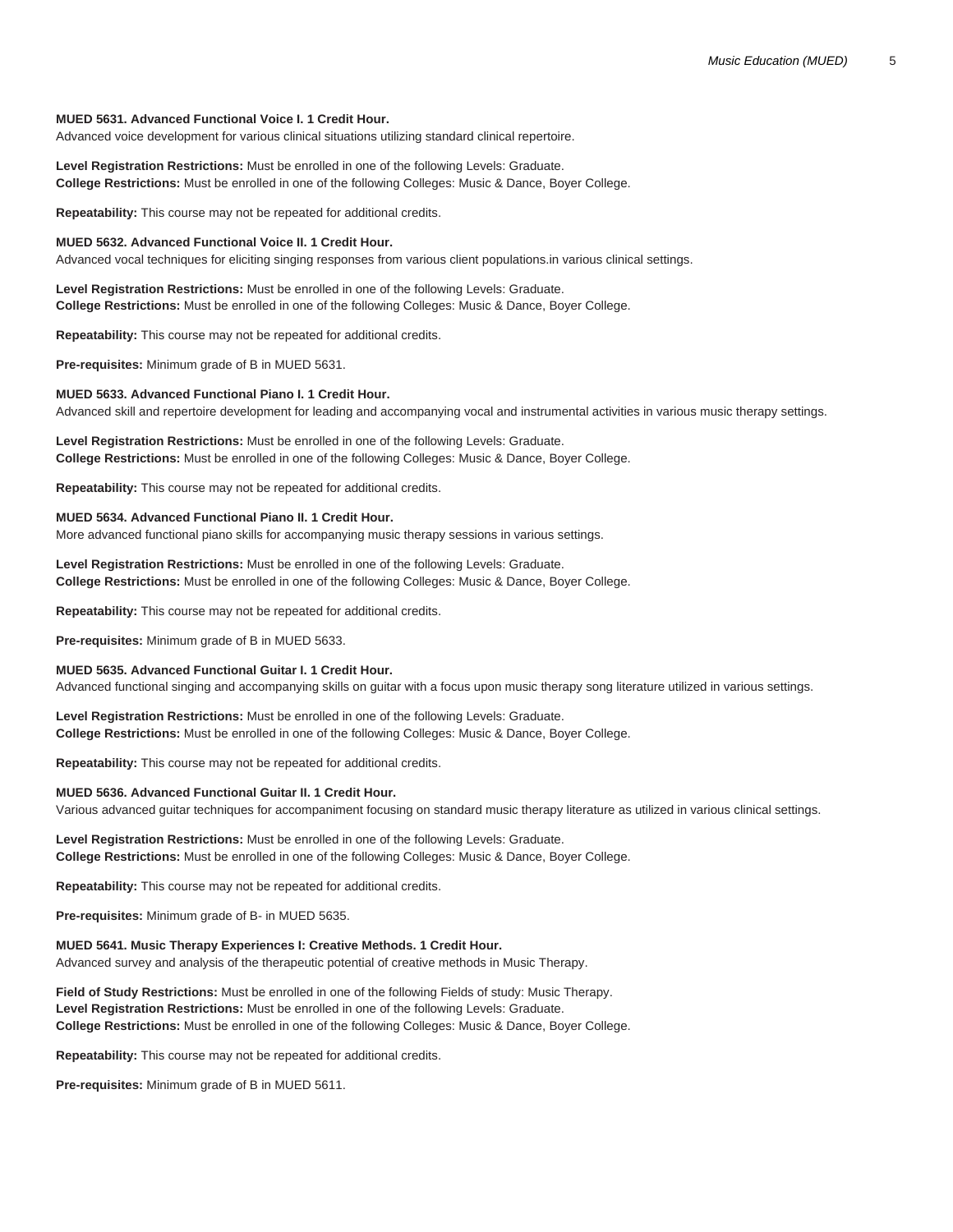## **MUED 5642. Music Therapy Experiences II: Recreative Methods. 1 Credit Hour.**

Advanced survey and analysis of recreative methods of Music Therapy and an exploration of their therapeutic potential.

**Field of Study Restrictions:** Must be enrolled in one of the following Fields of study: Music Therapy. **Level Registration Restrictions:** Must be enrolled in one of the following Levels: Graduate. **College Restrictions:** Must be enrolled in one of the following Colleges: Music & Dance, Boyer College.

**Repeatability:** This course may not be repeated for additional credits.

**Pre-requisites:** Minimum grade of B in MUED 5611.

## **MUED 5643. Music Therapy Experiences III: Receptive Methods. 1 Credit Hour.**

Advanced survey and analysis of receptive methods of Music Therapy and an exploration of their therapeutic potential.

**Field of Study Restrictions:** Must be enrolled in one of the following Fields of study: Music Therapy. **Level Registration Restrictions:** Must be enrolled in one of the following Levels: Graduate. **College Restrictions:** Must be enrolled in one of the following Colleges: Music & Dance, Boyer College.

**Repeatability:** This course may not be repeated for additional credits.

**Pre-requisites:** Minimum grade of B in MUED 5611.

## **MUED 5646. Music Therapy Research. 3 Credit Hours.**

Advanced survey of music therapy research in skill development in formulating research questions, reviewing the literature, designing a study, analyzing and interpreting data, and writing reports. Ethical issues are considered.

**Field of Study Restrictions:** Must be enrolled in one of the following Fields of study: Music Therapy. **Level Registration Restrictions:** Must be enrolled in one of the following Levels: Graduate. **College Restrictions:** Must be enrolled in one of the following Colleges: Music & Dance, Boyer College.

**Repeatability:** This course may not be repeated for additional credits.

## **MUED 5649. Of Sound Mind and Body: Musical and Nonmusical Strategies for Optimal Resiliency and Wellness. 1 Credit Hour.**

This course will explore how the expressive arts, and especially music, can enhance the process of becoming aware of, making choices toward, and engaging in practices that result in a resilient, healthy and fulfilling life.

**Level Registration Restrictions:** Must be enrolled in one of the following Levels: Graduate.

**Repeatability:** This course may be repeated for additional credit.

## **MUED 5650. Contemporary Problems in Music Education: Individual Study. 1 to 3 Credit Hour.**

Study of recent trends and issues in Music Education through critical examination of research and practical application of selected techniques.

**Level Registration Restrictions:** Must be enrolled in one of the following Levels: Graduate.

**Repeatability:** This course may be repeated for additional credit.

## **MUED 5651. Performance Anxiety. 1 Credit Hour.**

**Level Registration Restrictions:** Must be enrolled in one of the following Levels: Graduate. **College Restrictions:** Must be enrolled in one of the following Colleges: Music & Dance, Boyer College.

**Repeatability:** This course may not be repeated for additional credits.

## **MUED 5652. Night Owls Campus/Community Band. 0 or 1 Credit Hours.**

The Night Owls Campus/Community Band is a large concert wind band that is comprised of Temple University students (majors and non-majors) and community members from the Greater Philadelphia area. No audition is required for membership. The ensemble meets one evening per week, totaling two hours of rehearsal, and performs a concert at the end of each semester. Repertory performed includes standard wind literature and crowd-pleasing favorites. Members may elect to participate for Temple University academic credit or pay a nominal fee to join as a community member (course credit is not transcripted in the latter choice). NOTE: Ability to read music is required; personally owned instrument or rental needed.

**Level Registration Restrictions:** Must be enrolled in one of the following Levels: Graduate.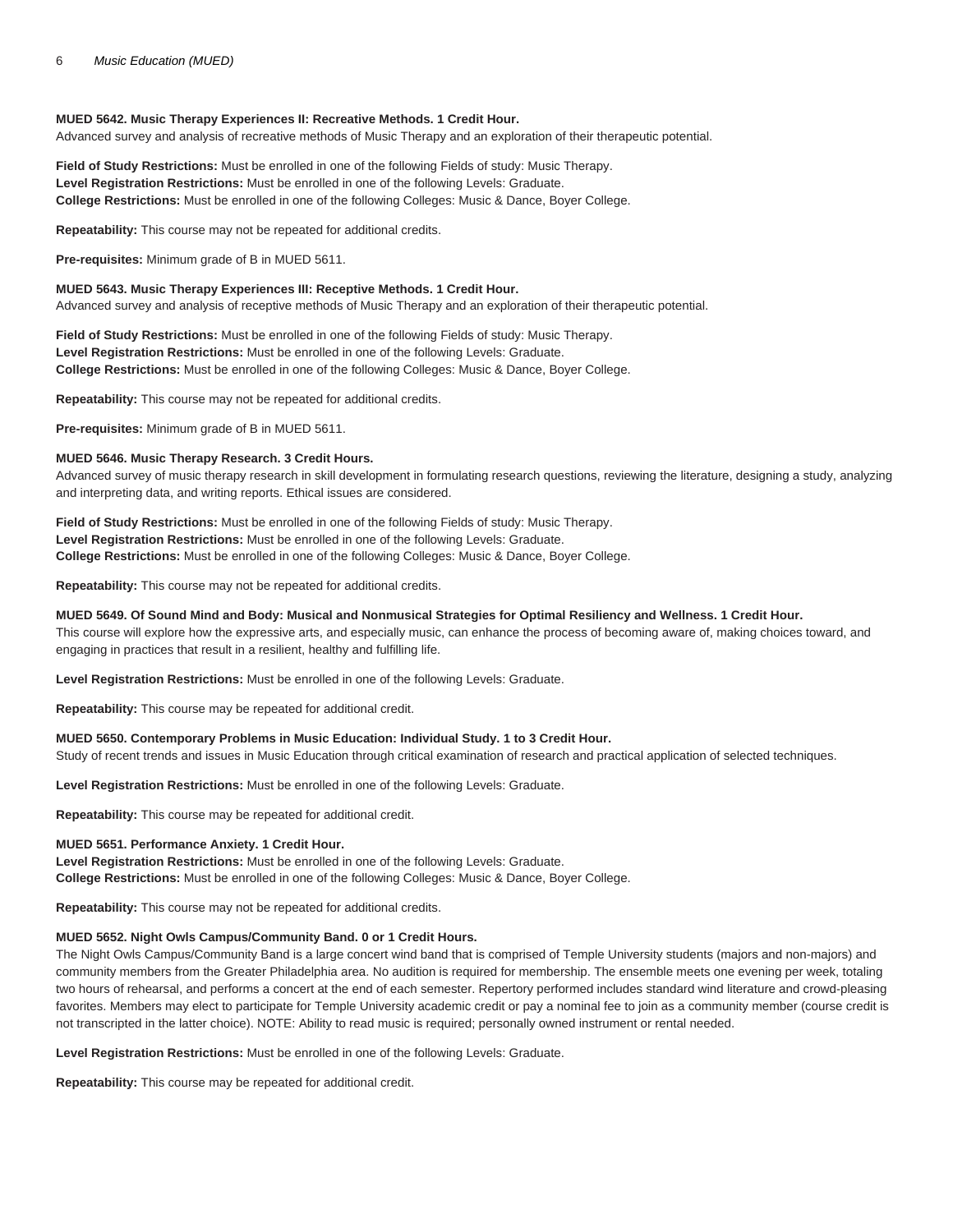# **MUED 5653. Effective Arts Education Environments: Managing the Classroom. 3 Credit Hours.**

This course focuses on effective and efficient methods for engaging and teaching students of all ages in a variety of arts education environments (including but not limited to music, art, theater, and dance). Calling upon content knowledge and skills in arts education fields, students will be introduced to established and innovative teaching techniques that favor the advancement of student learner through shaping of the learning environment. Emphases will include current trends and research-based practices, diversity among learners, implementation of novel and efficient techniques, observation and analysis.

## **Level Registration Restrictions:** Must be enrolled in one of the following Levels: Graduate.

**Repeatability:** This course may not be repeated for additional credits.

## **MUED 5661. Teaching Students with Special Needs. 3 Credit Hours.**

For MPC graduate music education majors. Advanced exploration and analysis of the characteristics of exceptional children and the implications of these characteristics for music education. A variety of music materials especially designed or adaptable for teaching music to handicapped children discussed in terms of their practical use for classroom instruction.

**Level Registration Restrictions:** Must be enrolled in one of the following Levels: Graduate. **College Restrictions:** Must be enrolled in one of the following Colleges: Music & Dance, Boyer College. **Student Attribute Restrictions:** Must be enrolled in one of the following Student Attributes: Clearance for Education.

**Repeatability:** This course may not be repeated for additional credits.

## **MUED 5662. Advanced Keyboard Harmony. 3 Credit Hours.**

Advanced skills development in use of the keyboard as a classroom tool. Advanced focus on chord progressions, sequences, modulations, harmonizations of small forms, transposition, extemporization, score reading.

**Field of Study Restrictions:** Must be enrolled in one of the following Fields of study: Music Education. **Level Registration Restrictions:** Must be enrolled in one of the following Levels: Graduate. **College Restrictions:** Must be enrolled in one of the following Colleges: Music & Dance, Boyer College. **Student Attribute Restrictions:** Must be enrolled in one of the following Student Attributes: Clearance for Education.

**Repeatability:** This course may not be repeated for additional credits.

## **MUED 5665. Music Learning and Development. 3 Credit Hours.**

For MPC graduate music education majors. Advanced exploration and analysis of how learners develop and how individual learners' needs affect music learning to inform teachers how to teach. Preservice music teachers study music development from the learners' perspective and begin to process ways in which music learning theories, approaches, processes, and methods can guide learners' development. NOTE: Includes field observations.

**Field of Study Restrictions:** Must be enrolled in one of the following Majors: Music Education.

**Level Registration Restrictions:** Must be enrolled in one of the following Levels: Graduate.

**College Restrictions:** Must be enrolled in one of the following Colleges: Music & Dance, Boyer College.

**Student Attribute Restrictions:** Must be enrolled in one of the following Student Attributes: Clearance for Education.

**Repeatability:** This course may not be repeated for additional credits.

# **MUED 5667. Teaching Instrumental Music to Inclusive Populations (TIMIP). 3 Credit Hours.**

For MPC graduate music education majors. For the prospective teacher of instrumental music in the elementary and secondary schools, this advanced synthesis of all previous work in instrumental music courses will emphasize: efficient rehearsal and teaching techniques for small and large group settings; developing musical and technical skills of instrumental music students; recruiting; repertoire; programming; performance issues; evaluation; administration.

**Level Registration Restrictions:** Must be enrolled in one of the following Levels: Graduate. **College Restrictions:** Must be enrolled in one of the following Colleges: Music & Dance, Boyer College. **Student Attribute Restrictions:** Must be enrolled in one of the following Student Attributes: Clearance for Education.

**Repeatability:** This course may not be repeated for additional credits.

# **MUED 5668. Student Teaching Seminar. 3 Credit Hours.**

Seminar for MPC graduate music education majors enrolled in Music Education 5689 and/or Music Education 5789. NOTE: Special authorization only.

**Field of Study Restrictions:** Must be enrolled in one of the following Majors: Music Education. **Level Registration Restrictions:** Must be enrolled in one of the following Levels: Graduate. **College Restrictions:** Must be enrolled in one of the following Colleges: Music & Dance, Boyer College. **Student Attribute Restrictions:** Must be enrolled in one of the following Student Attributes: Clearance for Education.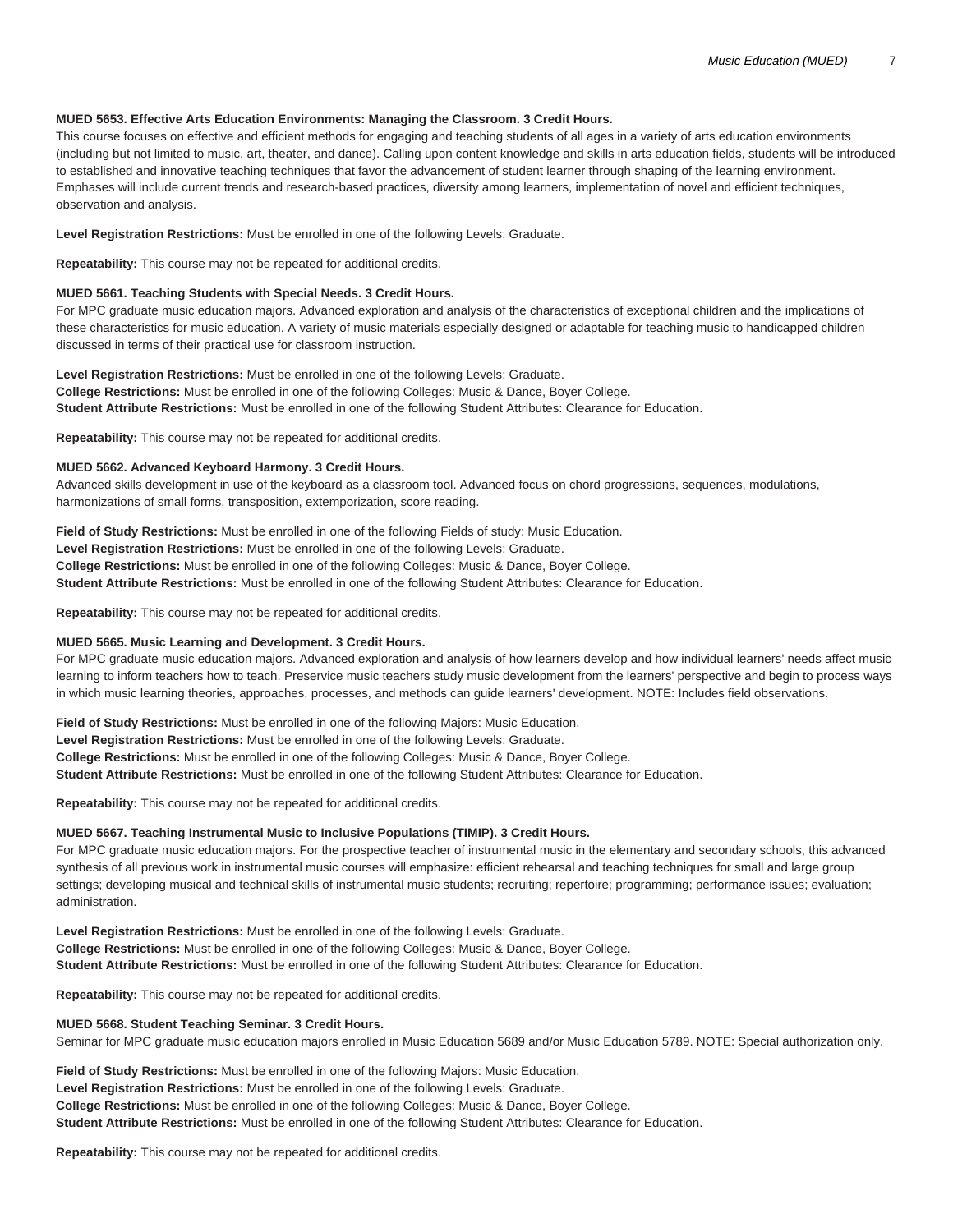# **MUED 5669. Teaching Choral Music to Inclusive Populations (TCMIP). 3 Credit Hours.**

For MPC graduate music education majors. Advanced exploration and analysis for the prospective teacher of vocal music; solutions for problems of audition procedures, development of musical skills within the choral rehearsal, repertoire and programming, voice classes, performance planning and execution, the changing voice, and needs of special learners.

**Field of Study Restrictions:** Must be enrolled in one of the following Majors: Music Education. **Level Registration Restrictions:** Must be enrolled in one of the following Levels: Graduate. **Student Attribute Restrictions:** Must be enrolled in one of the following Student Attributes: Clearance for Education.

**Repeatability:** This course may not be repeated for additional credits.

# **MUED 5671. School Choral Ensembles. 2 Credit Hours.**

Preservice music teachers increase their understanding of vocal development, inclusive vocal settings, diverse music repertoire and transfer of music across in-school and out-of-school settings. Preservice music teachers consider a variety of approaches to ensemble formations (e.g.: non-select/ select-implications of inclusion/exclusion; curricular/extra-curricular) and ways in which types of school ensembles (e.g.: Jazz, Show Choir, Barbershop, Gospel, Women's Chorus, Men's Chorus, Mixed Chorus) have traditionally been established and maintained. Contemporary research and practice, with implications for new types of vocal and choral ensembles in Pre-K-12 school settings, also will be considered. Emphasis is on building a course of study for choral music in schools. In-class performances and peer evaluations, and observations (in-class) required. This course is for majors only.

**Field of Study Restrictions:** Must be enrolled in one of the following Majors: Music Education. **Level Registration Restrictions:** Must be enrolled in one of the following Levels: Graduate. **College Restrictions:** Must be enrolled in one of the following Colleges: Music & Dance, Boyer College. **Student Attribute Restrictions:** Must be enrolled in one of the following Student Attributes: Clearance for Education.

**Repeatability:** This course may not be repeated for additional credits.

# **MUED 5672. School Choral Ensembles. 2 Credit Hours.**

In this advanced course, preservice music teachers increase their understanding of vocal development, inclusive vocal settings, diverse music repertoire and transfer of music across in-school and out-of-school settings. Preservice music teachers consider a variety of approaches to ensemble formations (e.g.: non-select/select-implications of inclusion/exclusion; curricular/extra-curricular) and ways in which types of school ensembles (e.g.: Jazz, Show Choir, Barbershop, Gospel, Women's Chorus, Men's Chorus, Mixed Chorus) have traditionally been established and maintained. Contemporary research and practice, with implications for new types of vocal and choral ensembles in Pre-K-12 school settings, also will be considered. Emphasis is on building a course of study for choral music in schools. In-class performances and peer evaluations, and observations (in-class) required.

**Level Registration Restrictions:** Must be enrolled in one of the following Levels: Graduate. **College Restrictions:** Must be enrolled in one of the following Colleges: Music & Dance, Boyer College.

**Repeatability:** This course may not be repeated for additional credits.

# **MUED 5673. Jazz Education - Instrumental. 2 Credit Hours.**

For MPC graduate music education majors. Advanced survey and analysis of strategies for the development of the instrumental jazz ensemble in secondary school settings. Topics will include (but not be limited to): instrumentation, rehearsal techniques, literature, listening, improvisation, styles, rhythm, articulation, rhythm section, and programming. NOTE: Special authorization only.

**Field of Study Restrictions:** Must be enrolled in one of the following Majors: Music Education. **Level Registration Restrictions:** Must be enrolled in one of the following Levels: Graduate. **College Restrictions:** Must be enrolled in one of the following Colleges: Music & Dance, Boyer College. **Student Attribute Restrictions:** Must be enrolled in one of the following Student Attributes: Clearance for Education.

**Repeatability:** This course may not be repeated for additional credits.

# **MUED 5674. Jazz Education - Vocal. 2 Credit Hours.**

For MPC graduate music education majors. Advanced survey and analysis of the strategies for the development of the vocal jazz ensemble in secondary school settings. Topics will include (but not be limited to): Swing and show choirs, balancing voices, rehearsal techniques, literature, listening, improvisation, styles, rhythm, articulation, rhythm section, and programming. NOTE: Special authorization only.

**Field of Study Restrictions:** Must be enrolled in one of the following Majors: Music Education. **Level Registration Restrictions:** Must be enrolled in one of the following Levels: Graduate. **College Restrictions:** Must be enrolled in one of the following Colleges: Music & Dance, Boyer College. **Student Attribute Restrictions:** Must be enrolled in one of the following Student Attributes: Clearance for Education.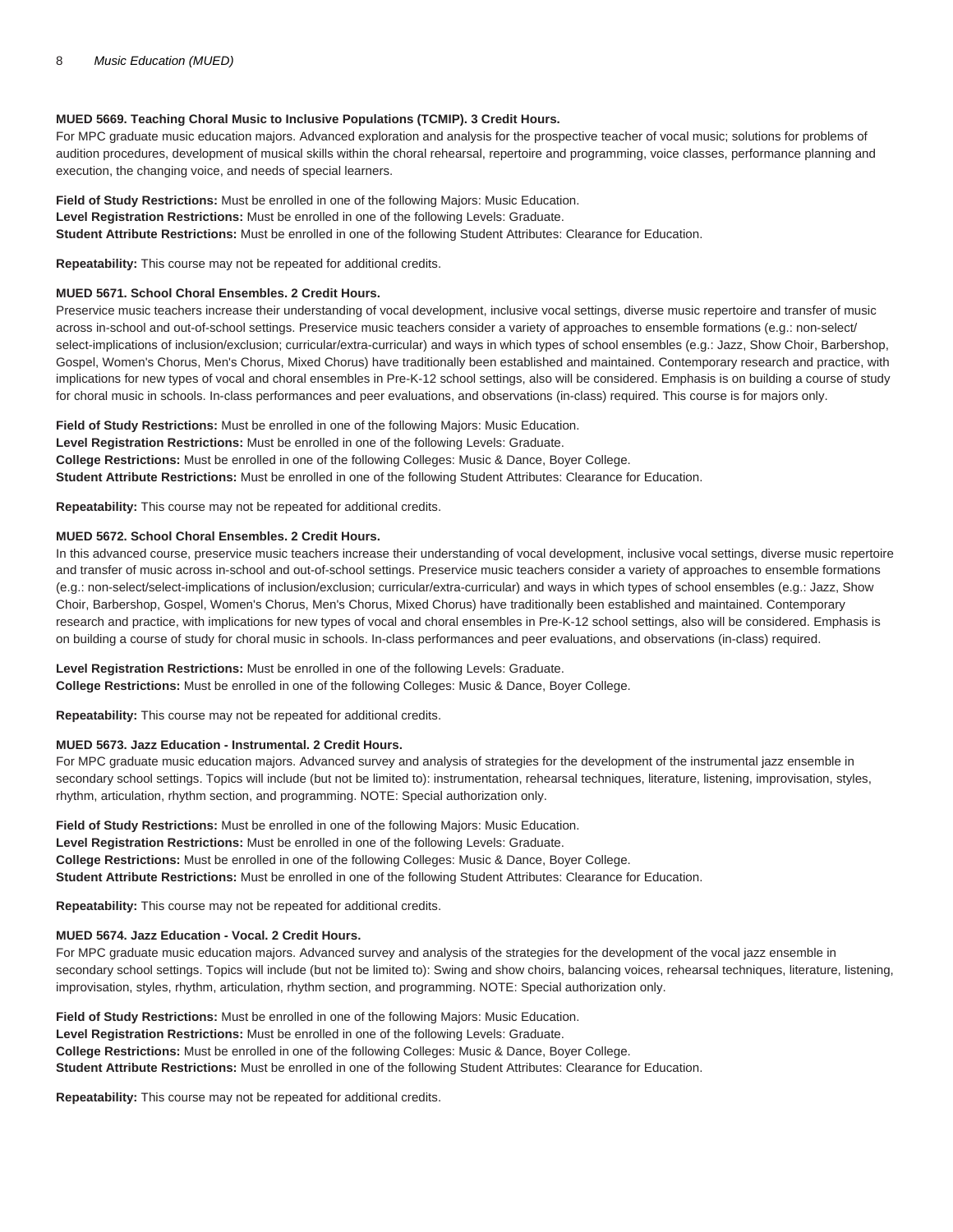## **MUED 5675. Inclusive Vocal Development: Pre-Kindergarten - Secondary. 2 Credit Hours.**

In this course, preservice music teachers learn to guide their future students through stages of vocal development. Emphases include presentation of an exemplary vocal model for one's students, voice care for choral musicians and teachers, and considerations for selecting repertoire appropriate for Pre-Kindergarten, elementary, and secondary school choral musicians. In-class performances and peer evaluations, and observations (in-class) required. This course is for majors only.

**Field of Study Restrictions:** Must be enrolled in one of the following Majors: Music Education. **Level Registration Restrictions:** Must be enrolled in one of the following Levels: Graduate. **College Restrictions:** Must be enrolled in one of the following Colleges: Music & Dance, Boyer College. **Student Attribute Restrictions:** Must be enrolled in one of the following Student Attributes: Clearance for Education.

**Repeatability:** This course may not be repeated for additional credits.

## **MUED 5676. Audiation and Music Learning. 3 Credit Hours.**

The course covers music learning theory, music aptitude and achievement, sequential acquisition of tonal and rhythm skill and content, tonal and rhythm solfeggio, learning sequence activities, whole-part-whole organization of curriculum and teaching, and satisfies music learning theory requirements for completion of Professional Development Level 1 by the Gordon Institute for Music Learning.

**Level Registration Restrictions:** Must be enrolled in one of the following Levels: Graduate.

**Repeatability:** This course may not be repeated for additional credits.

## **MUED 5677. Music Learning Theory in Context: Early Childhood, Instrumental, and General Music Applications. 3 Credit Hours.**

The course covers contextual and practical application techniques for music learning theory in early childhood, instrumental and general music settings. Students will learn about informal guidance and formal instruction in music, develop musicianship and composition and improvisation skills in a variety of tonalities and meters, learn to use movement in music instructional settings, learn and teach an MLT based rote song teaching and evaluation procedure, teach learning sequence activities relevant to specific genres, peer-teach, and develop classroom activities based on MLT and audiation.

**Level Registration Restrictions:** Must be enrolled in one of the following Levels: Graduate.

**Repeatability:** This course may be repeated for additional credit.

# **MUED 5678. Inclusive Vocal Development. 2 Credit Hours.**

In this advanced course, preservice music teachers learn to guide students through stages of vocal development. Emphases include presentation of an exemplary vocal model, voice care for choral musicians and teachers, and considerations for selecting repertoire appropriate for Pre-Kindergarten, elementary, and secondary school choral musicians. In-class performances and peer evaluations, and observations (in-class) required.

**Level Registration Restrictions:** Must be enrolled in one of the following Levels: Graduate. **College Restrictions:** Must be enrolled in one of the following Colleges: Music & Dance, Boyer College.

**Repeatability:** This course may not be repeated for additional credits.

## **MUED 5680. Music Therapy: Special Topics. 2 Credit Hours.**

An in-depth examination of a particular advisor-approved aspect of Music Therapy practice, research or theory.

**Level Registration Restrictions:** Must be enrolled in one of the following Levels: Graduate. **College Restrictions:** Must be enrolled in one of the following Colleges: Music & Dance, Boyer College.

**Repeatability:** This course may be repeated for additional credit.

## **MUED 5685. Music Therapy Clinical Internship. 1 to 6 Credit Hour.**

Advanced supervision of clinical experiences in music therapy with various client populations and in various settings.

**Field of Study Restrictions:** Must be enrolled in one of the following Fields of study: Music Therapy. **Level Registration Restrictions:** Must be enrolled in one of the following Levels: Graduate. **College Restrictions:** Must be enrolled in one of the following Colleges: Music & Dance, Boyer College.

## **MUED 5689. Student Teaching - Elementary. 3 Credit Hours.**

Field experience in elementary grades for MPC graduate music education majors. NOTE: Special authorization only.

**Field of Study Restrictions:** Must be enrolled in one of the following Majors: Music Education. **Level Registration Restrictions:** Must be enrolled in one of the following Levels: Graduate. **College Restrictions:** Must be enrolled in one of the following Colleges: Music & Dance, Boyer College. **Student Attribute Restrictions:** Must be enrolled in one of the following Student Attributes: Clearance for Education.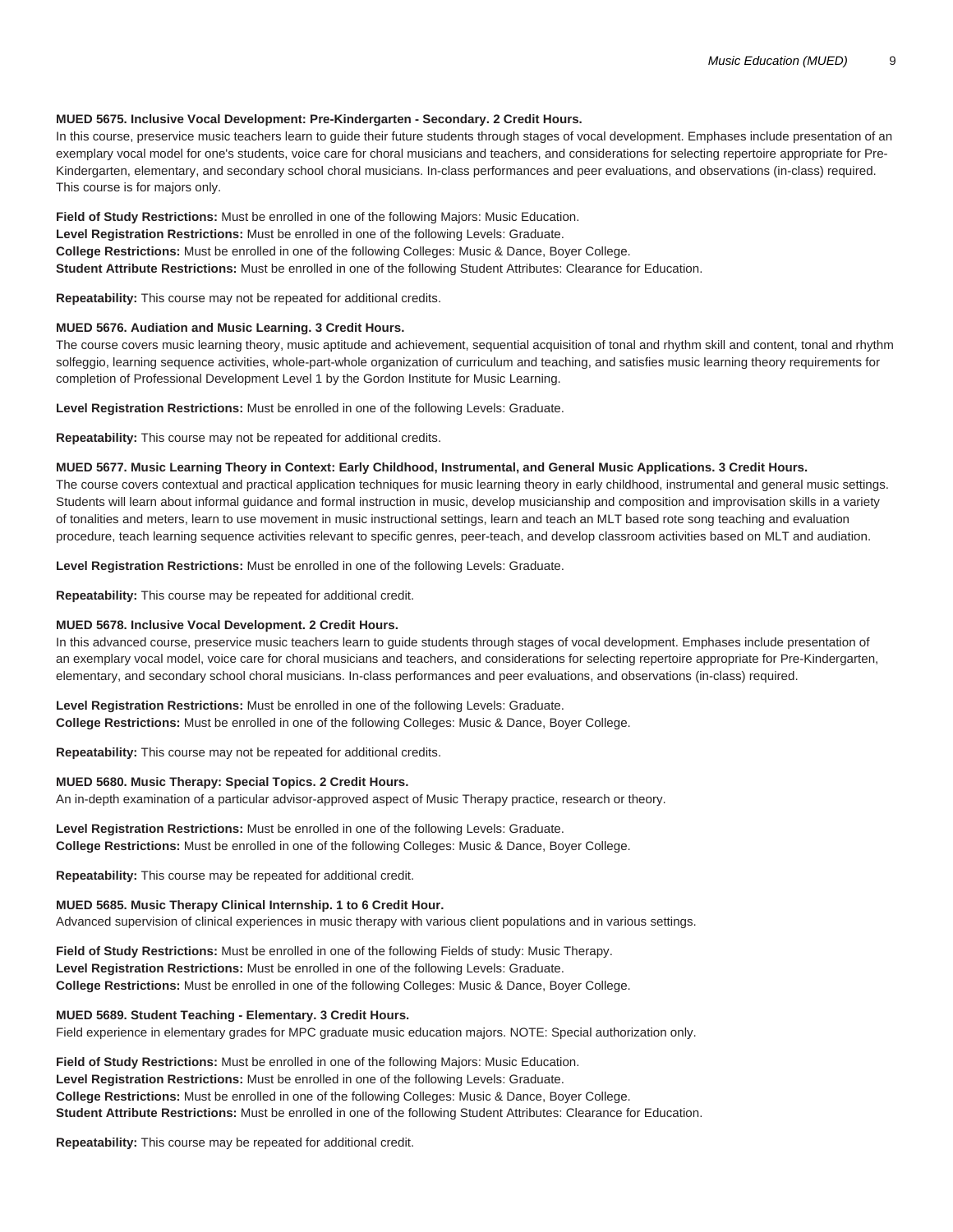# **MUED 5696. Teaching General Music to Inclusive Populations (TGMIP). 3 Credit Hours.**

For MPC graduate music education majors. Advanced exploration and analysis of the principles, practices, and materials central to the general music program in elementary and secondary education. NOTE: Special authorization only. Includes Field Experience.

**Field of Study Restrictions:** Must be enrolled in one of the following Majors: Music Education. **Level Registration Restrictions:** Must be enrolled in one of the following Levels: Graduate. **College Restrictions:** Must be enrolled in one of the following Colleges: Music & Dance, Boyer College. **Student Attribute Restrictions:** Must be enrolled in one of the following Student Attributes: Clearance for Education.

**Repeatability:** This course may not be repeated for additional credits.

## **MUED 5712. MT Experiences II Recreative Methods. 1 Credit Hour.**

Students experience advanced recreative methods of Music Therapy and explore their therapeutic potential. NOTE: This course is for majors only.

**Level Registration Restrictions:** Must be enrolled in one of the following Levels: Graduate. **College Restrictions:** Must be enrolled in one of the following Colleges: Music & Dance, Boyer College.

**Repeatability:** This course may not be repeated for additional credits.

## **MUED 5789. Student Teaching - Secondary. 3 Credit Hours.**

Field experience in secondary grades for MPC graduate music education majors.

**Field of Study Restrictions:** Must be enrolled in one of the following Majors: Music Education. **Level Registration Restrictions:** Must be enrolled in one of the following Levels: Graduate. **College Restrictions:** Must be enrolled in one of the following Colleges: Music & Dance, Boyer College. **Student Attribute Restrictions:** Must be enrolled in one of the following Student Attributes: Clearance for Education.

**Repeatability:** This course may be repeated for additional credit.

## **MUED 8325. Apprenticeship in Music Therapy Education and Supervision II. 1 Credit Hour.**

Faculty provide doctoral students with close supervision as they assist in the teaching and supervision of Music Therapy students.

**Field of Study Restrictions:** Must be enrolled in one of the following Majors: Music Therapy. **Level Registration Restrictions:** Must be enrolled in one of the following Levels: Graduate. **College Restrictions:** Must be enrolled in one of the following Colleges: Music & Dance, Boyer College.

**Repeatability:** This course may not be repeated for additional credits.

## **MUED 8425. Apprenticeship in Music Therapy Education and Supervision III. 1 Credit Hour.**

Faculty provide doctoral students with close supervision as they assist in the teaching and supervision of Music Therapy students.

**Field of Study Restrictions:** Must be enrolled in one of the following Majors: Music Therapy. **Level Registration Restrictions:** Must be enrolled in one of the following Levels: Graduate. **College Restrictions:** Must be enrolled in one of the following Colleges: Music & Dance, Boyer College.

**Repeatability:** This course may not be repeated for additional credits.

**MUED 8525. Apprenticeship in Music Therapy Education and Supervision IV. 1 Credit Hour.**

Faculty provide doctoral students with close supervision as they assist in the teaching and supervision of Music Therapy students.

**Field of Study Restrictions:** Must be enrolled in one of the following Majors: Music Therapy. **Level Registration Restrictions:** Must be enrolled in one of the following Levels: Graduate. **College Restrictions:** Must be enrolled in one of the following Colleges: Music & Dance, Boyer College.

**Repeatability:** This course may not be repeated for additional credits.

# **MUED 8566. Qualitative Res: Mus Ed. 3 Credit Hours.**

**Level Registration Restrictions:** Must be enrolled in one of the following Levels: Graduate. **College Restrictions:** Must be enrolled in one of the following Colleges: Music & Dance, Boyer College.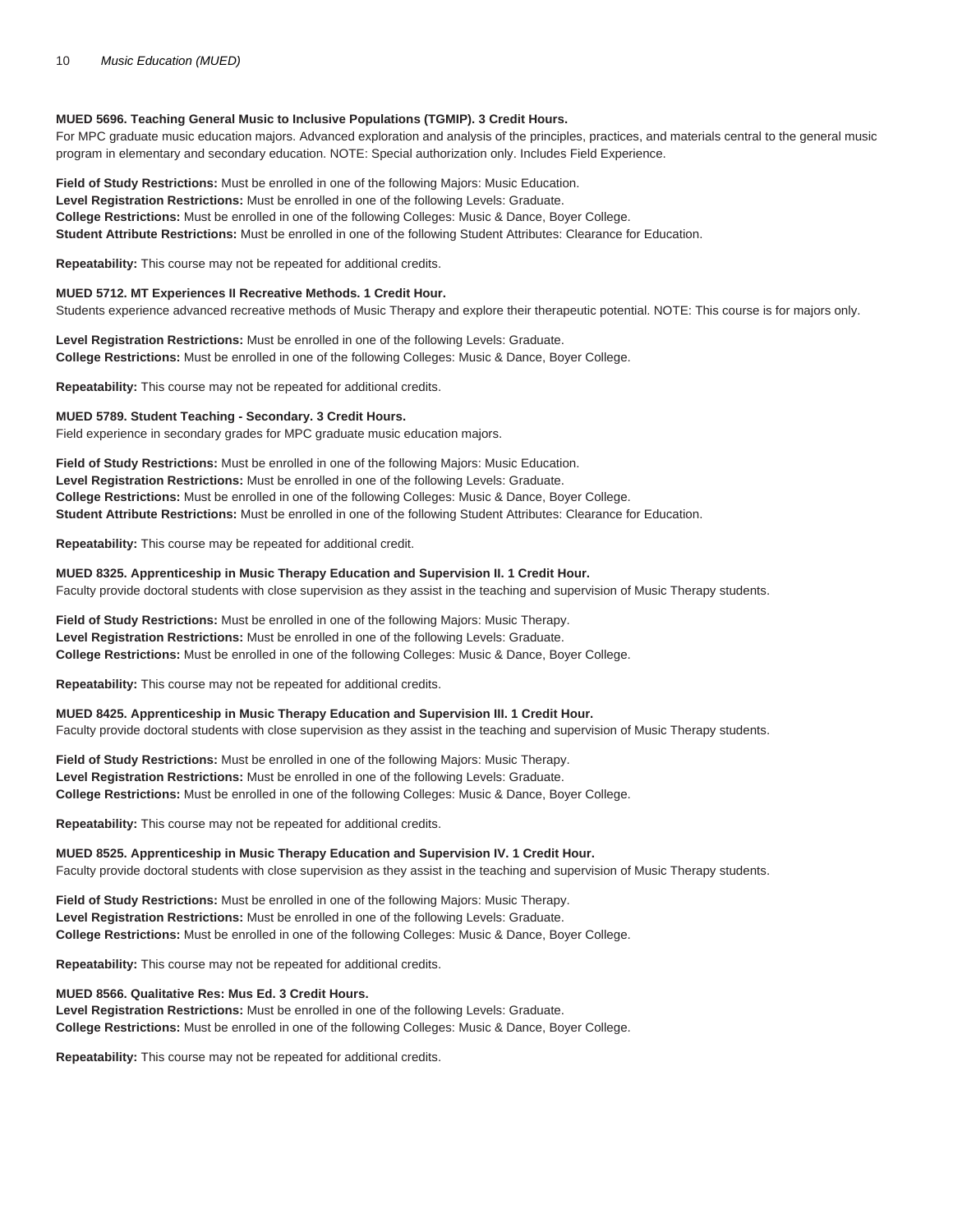## **MUED 8601. Qualitative Research in Music Therapy. 1 to 9 Credit Hour.**

Students learn to conceive, design, and write a qualitative research study in Music Therapy.

**Field of Study Restrictions:** Must be enrolled in one of the following Majors: Music Therapy. **Level Registration Restrictions:** Must be enrolled in one of the following Levels: Graduate. **College Restrictions:** Must be enrolled in one of the following Colleges: Music & Dance, Boyer College.

**Repeatability:** This course may be repeated for additional credit.

**MUED 8602. Quantitative Research in Music Therapy. 1 to 9 Credit Hour.**

Students learn to conceive, design, and write a quantitative research study in Music Therapy.

**Field of Study Restrictions:** Must be enrolled in one of the following Majors: Music Therapy. **Level Registration Restrictions:** Must be enrolled in one of the following Levels: Graduate. **College Restrictions:** Must be enrolled in one of the following Colleges: Music & Dance, Boyer College.

**Repeatability:** This course may be repeated for additional credit.

## **MUED 8603. Theories of Music Psychotherapy. 1 to 9 Credit Hour.**

An examination of how Music Psychotherapy is practiced within various theoretical orientations.

**Field of Study Restrictions:** Must be enrolled in one of the following Majors: Music Therapy. **Level Registration Restrictions:** Must be enrolled in one of the following Levels: Graduate. **College Restrictions:** Must be enrolled in one of the following Colleges: Music & Dance, Boyer College.

**Repeatability:** This course may be repeated for additional credit.

# **MUED 8611. Music Therapy Research. 3 Credit Hours.**

An introduction to quantitative and qualitative research in Music Therapy, with emphasis on developing skills in reading and evaluating studies.

**Field of Study Restrictions:** Must be enrolled in one of the following Majors: Music Therapy. **Level Registration Restrictions:** Must be enrolled in one of the following Levels: Graduate. **College Restrictions:** Must be enrolled in one of the following Colleges: Music & Dance, Boyer College.

**Repeatability:** This course may not be repeated for additional credits.

## **MUED 8612. Music Therapy Foundation. 3 Credit Hours.**

An examination of musicological, philosophical, psychological, biological, and sociological foundations for Music Therapy.

**Field of Study Restrictions:** Must be enrolled in one of the following Majors: Music Therapy. **Level Registration Restrictions:** Must be enrolled in one of the following Levels: Graduate. **College Restrictions:** Must be enrolled in one of the following Colleges: Music & Dance, Boyer College.

**Repeatability:** This course may not be repeated for additional credits.

## **MUED 8613. Songs in Psychotherapy. 2 Credit Hours.**

**Level Registration Restrictions:** Must be enrolled in one of the following Levels: Graduate. **College Restrictions:** Must be enrolled in one of the following Colleges: Music & Dance, Boyer College.

**Repeatability:** This course may not be repeated for additional credits.

## **MUED 8614. Guided Imagery and Music I. 3 Credit Hours.**

An introduction to GIM through demonstrations, lectures, and personal experiences. Topics include the role of music, relaxation procedures, types of imagery, and basic guiding techniques.

**Field of Study Restrictions:** Must be enrolled in one of the following Majors: Music Therapy. **Level Registration Restrictions:** Must be enrolled in one of the following Levels: Graduate. **College Restrictions:** Must be enrolled in one of the following Colleges: Music & Dance, Boyer College.

**Repeatability:** This course may not be repeated for additional credits.

## **MUED 8615. Adv Mus Thrpy Clin Trng. 1 to 3 Credit Hour.**

**Level Registration Restrictions:** Must be enrolled in one of the following Levels: Graduate. **College Restrictions:** Must be enrolled in one of the following Colleges: Music & Dance, Boyer College.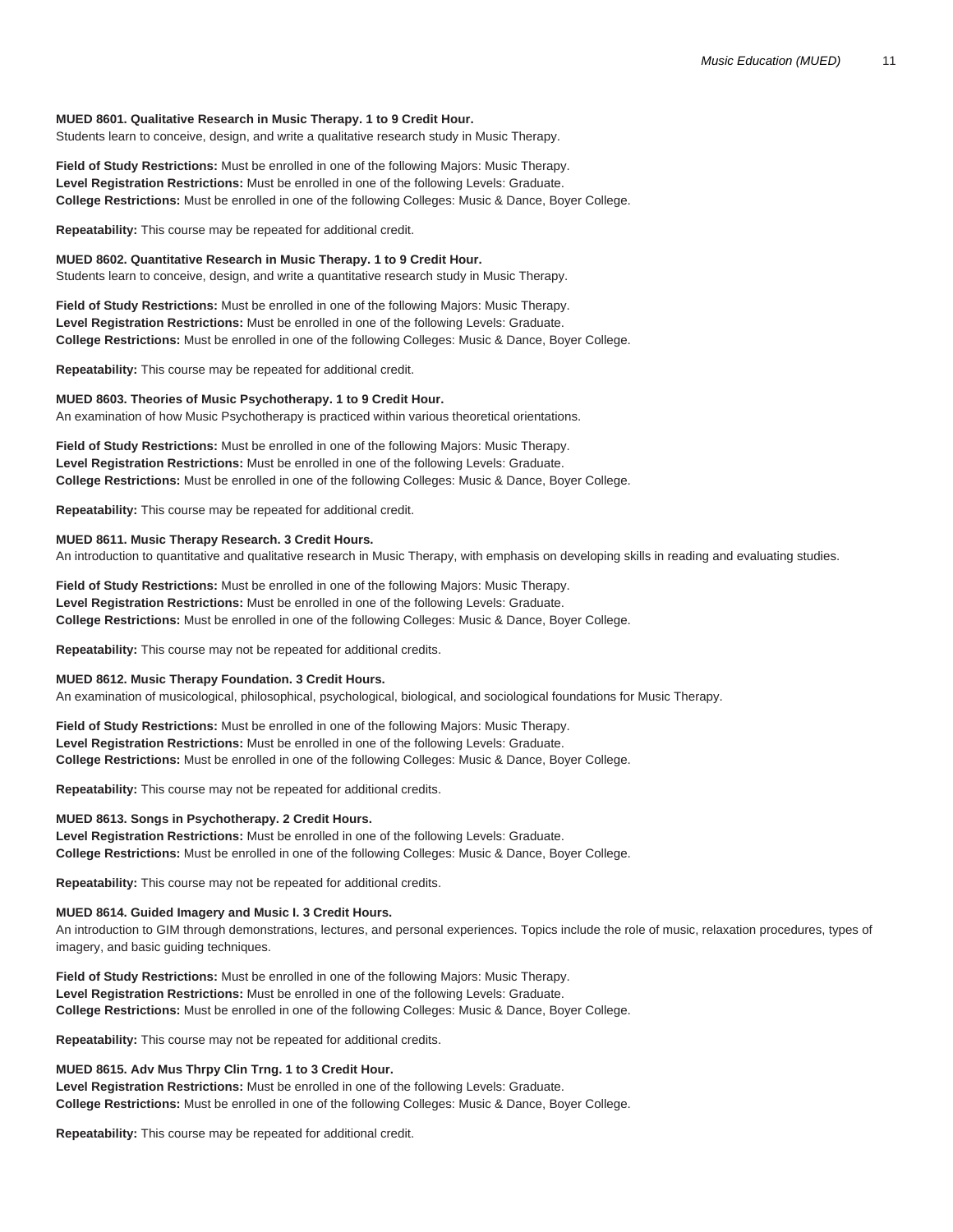# **MUED 8616. MT Foundations. 3 Credit Hours.**

**Level Registration Restrictions:** Must be enrolled in one of the following Levels: Graduate. **College Restrictions:** Must be enrolled in one of the following Colleges: Music & Dance, Boyer College.

**Repeatability:** This course may not be repeated for additional credits.

## **MUED 8617. Multicultural Music Therapy. 2 to 3 Credit Hours.**

An examination of the specific needs of multicultural clients, with training in specialized Music Therapy approaches and methods. Emphasis is given to the acquisition of skills in ethnic musical forms and multicultural empathy.

**Field of Study Restrictions:** Must be enrolled in one of the following Majors: Music Therapy. **Level Registration Restrictions:** Must be enrolled in one of the following Levels: Graduate. **College Restrictions:** Must be enrolled in one of the following Colleges: Music & Dance, Boyer College.

**Repeatability:** This course may be repeated for additional credit.

## **MUED 8618. Music in Medicine. 1 to 9 Credit Hour.**

An examination of research and clinical practice concerning the mind-body-social-spirit relationships and the acquisition of knowledge and skill in Music Therapy approaches to promote biopsychosocial health.

**Field of Study Restrictions:** Must be enrolled in one of the following Majors: Music Therapy. **Level Registration Restrictions:** Must be enrolled in one of the following Levels: Graduate. **College Restrictions:** Must be enrolled in one of the following Colleges: Music & Dance, Boyer College.

**Repeatability:** This course may be repeated for additional credit.

## **MUED 8619. Music Therapy Education and Training. 1 to 2 Credit Hour.**

An introduction to accreditation and approval, curriculum planning, syllabus design, teaching, academic supervision, and the challenges presented in each of these areas of Music Therapy.

**Field of Study Restrictions:** Must be enrolled in one of the following Majors: Music Therapy. **Level Registration Restrictions:** Must be enrolled in one of the following Levels: Graduate. **College Restrictions:** Must be enrolled in one of the following Colleges: Music & Dance, Boyer College.

**Repeatability:** This course may be repeated for additional credit.

## **MUED 8621. Music Therapy Ethics. 2 Credit Hours.**

An examination of ethical issues in Music Therapy practice, research, education, and supervision.

**Field of Study Restrictions:** Must be enrolled in one of the following Majors: Music Therapy. **Level Registration Restrictions:** Must be enrolled in one of the following Levels: Graduate. **College Restrictions:** Must be enrolled in one of the following Colleges: Music & Dance, Boyer College.

**Repeatability:** This course may not be repeated for additional credits.

## **MUED 8622. Res Mus Psychotherapy. 3 Credit Hours.**

**Level Registration Restrictions:** Must be enrolled in one of the following Levels: Graduate. **College Restrictions:** Must be enrolled in one of the following Colleges: Music & Dance, Boyer College.

**Repeatability:** This course may not be repeated for additional credits.

## **MUED 8623. Research in Music Psychotherapy. 3 Credit Hours.**

For doctoral students only. A critical examination of foundational, process-oriented, and efficacy research on the use of music in psychotherapy.

**Field of Study Restrictions:** Must be enrolled in one of the following Majors: Music Therapy. **Level Registration Restrictions:** Must be enrolled in one of the following Levels: Graduate. **College Restrictions:** Must be enrolled in one of the following Colleges: Music & Dance, Boyer College.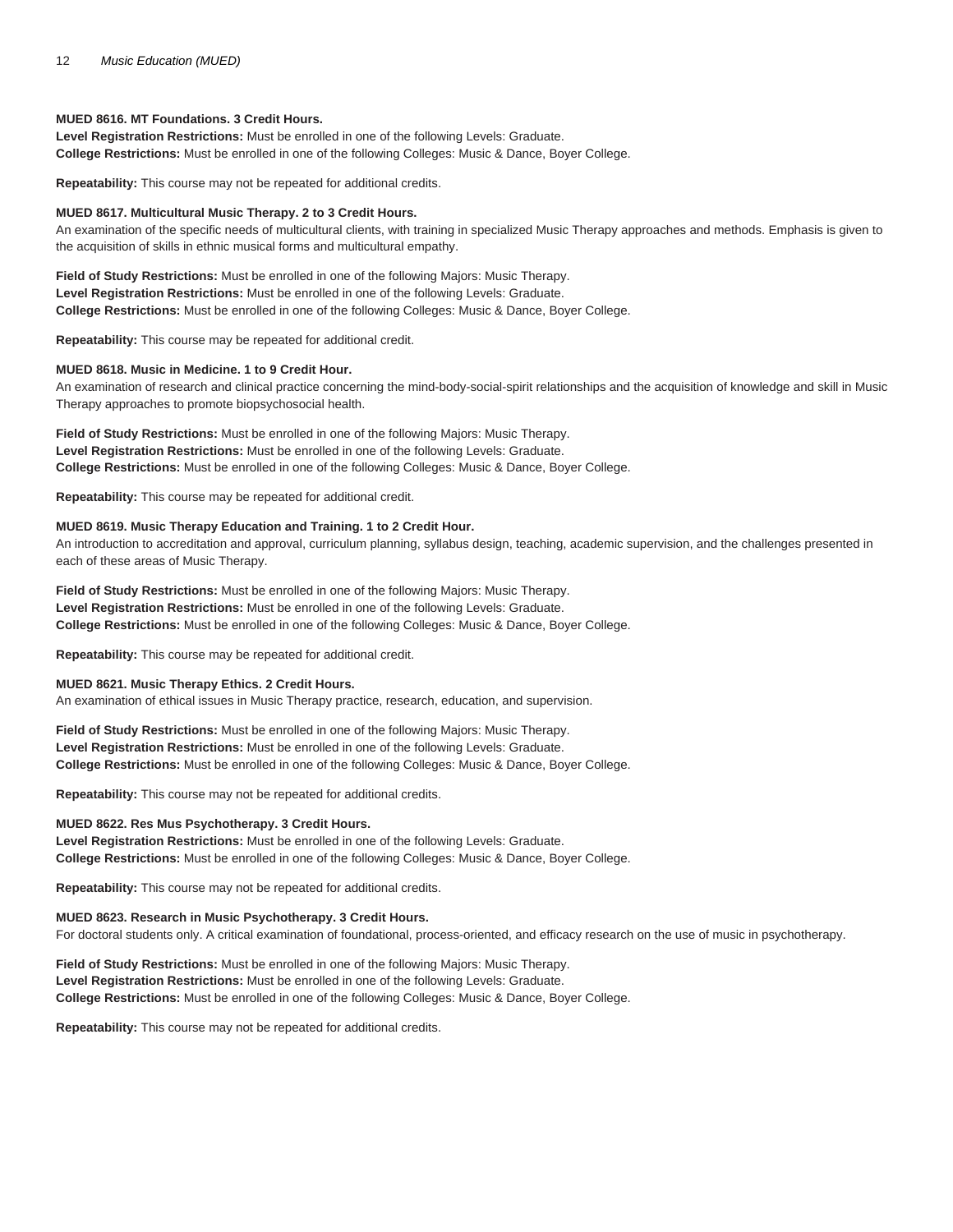## **MUED 8624. Research in Music Medicine. 3 Credit Hours.**

For doctoral students only. A critical examination of foundational and efficacy research on the use of music in medicine.

**Field of Study Restrictions:** Must be enrolled in one of the following Majors: Music Therapy. **Level Registration Restrictions:** Must be enrolled in one of the following Levels: Graduate. **College Restrictions:** Must be enrolled in one of the following Colleges: Music & Dance, Boyer College.

**Repeatability:** This course may not be repeated for additional credits.

## **MUED 8625. Apprenticeship in Music Therapy Education and Supervision. 1 Credit Hour.**

Faculty provide doctoral students with close supervision as they assist in the teaching and supervision of Music Therapy students.

**Field of Study Restrictions:** Must be enrolled in one of the following Majors: Music Therapy. **Level Registration Restrictions:** Must be enrolled in one of the following Levels: Graduate. **College Restrictions:** Must be enrolled in one of the following Colleges: Music & Dance, Boyer College.

**Repeatability:** This course may be repeated for additional credit.

## **MUED 8626. Models of Clinical Supervision in Music Therapy. 2 Credit Hours.**

An in-depth examination of various models of Music Therapy supervision appropriate for pre-professional and professional clinical work, including psychodynamic, humanistic, and behavioral models. Emphasis is given to the use of Music and Music Therapy techniques as forms of supervision.

**Field of Study Restrictions:** Must be enrolled in one of the following Majors: Music Therapy. **Level Registration Restrictions:** Must be enrolled in one of the following Levels: Graduate. **College Restrictions:** Must be enrolled in one of the following Colleges: Music & Dance, Boyer College.

**Repeatability:** This course may not be repeated for additional credits.

## **MUED 8627. Apprentice MT Ed/Slp II. 1 to 3 Credit Hour.**

**Level Registration Restrictions:** Must be enrolled in one of the following Levels: Graduate. **College Restrictions:** Must be enrolled in one of the following Colleges: Music & Dance, Boyer College.

**Repeatability:** This course may be repeated for additional credit.

## **MUED 8650. Special Topics in Music Education. 1 to 3 Credit Hour.**

This variable-credit course offers students a granular look at a number of specialized topics in music education. Its content varies. Areas of study can include, but are not limited to: administration, arts education, choral music education, early childhood, inclusion and diversity, performance development, current trends, implementing and applying research, creativity, and music industry.

**Level Registration Restrictions:** Must be enrolled in one of the following Levels: Graduate. **College Restrictions:** Must be enrolled in one of the following Colleges: Music & Dance, Boyer College, Education & Human Development.

**Repeatability:** This course may be repeated for additional credit.

## **MUED 8651. Psych Music Lrn & Behav. 3 Credit Hours.**

Simple acoustic principles and the physiology of hearing lay groundwork for investigation into issues of perception, measurement, and performance of rhythm, melody, and harmony. Aural acquisition of musical information and understanding notation follow. Human propensities in preference, affect, and aesthetics are covered, as well as extra-musical objectives as an outcome of musical training.

**Field of Study Restrictions:** Must be enrolled in one of the following Majors: Music Education. **Level Registration Restrictions:** Must be enrolled in one of the following Levels: Graduate. **College Restrictions:** Must be enrolled in one of the following Colleges: Music & Dance, Boyer College.

**Repeatability:** This course may not be repeated for additional credits.

#### **MUED 8652. Measurement and Evaluation in Music. 3 Credit Hours.**

Measurement and evaluation appropriate to music study are reviewed. A primary focus is the development of appropriate and effective measurement tools for use in music instructional programs. The value, delivery, use, and interpretation of tests of musical behavior are examined. Technical aspects of measurement are given necessary pragmatic consideration.

**Field of Study Restrictions:** Must be enrolled in one of the following Majors: Music Education. **Level Registration Restrictions:** Must be enrolled in one of the following Levels: Graduate. **College Restrictions:** Must be enrolled in one of the following Colleges: Music & Dance, Boyer College.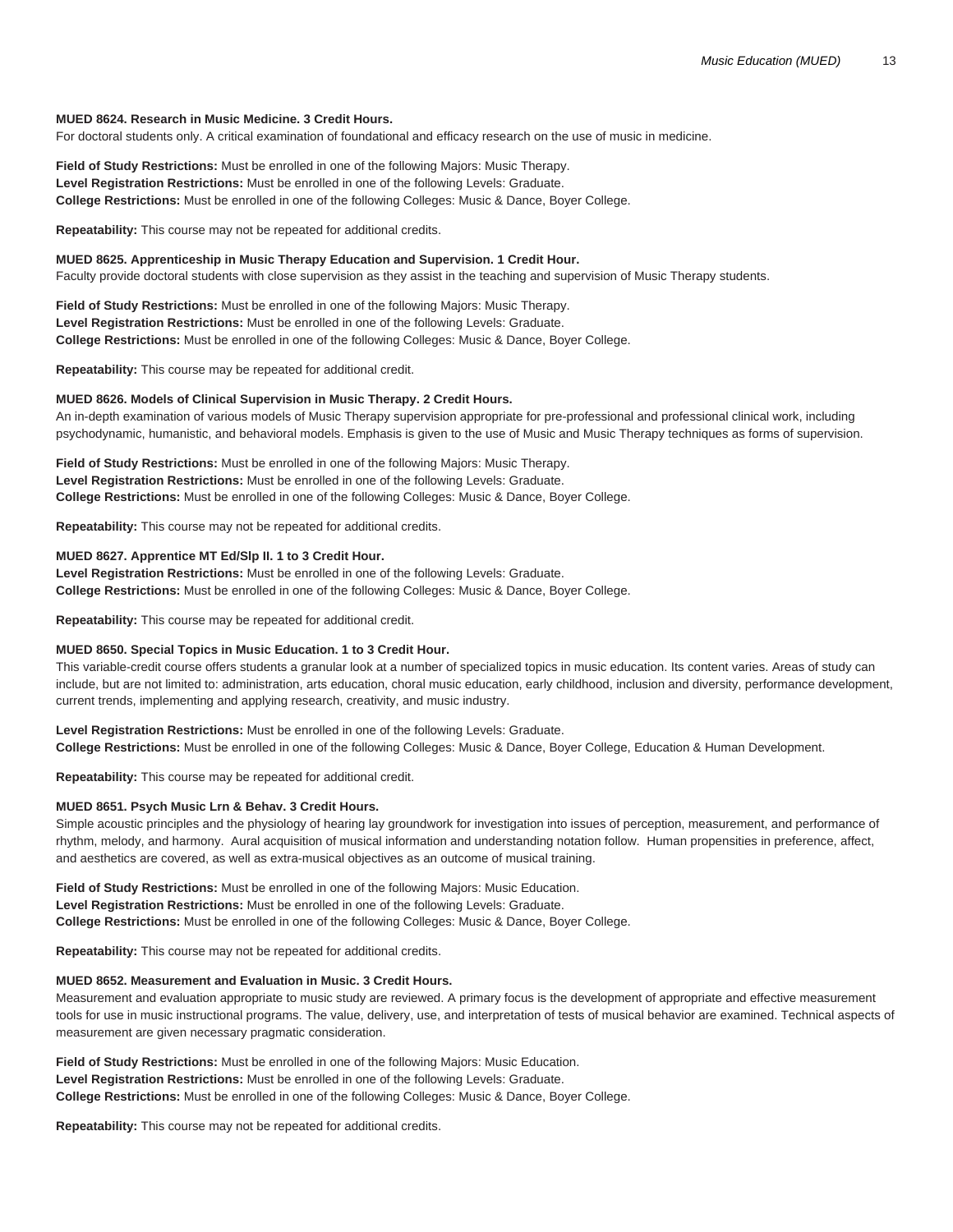## **MUED 8653. Learning Theory in Music. 3 Credit Hours.**

**Level Registration Restrictions:** Must be enrolled in one of the following Levels: Graduate. **College Restrictions:** Must be enrolled in one of the following Colleges: Music & Dance, Boyer College.

**Repeatability:** This course may not be repeated for additional credits.

## **MUED 8654. Adv Methods Instrum MUED. 3 Credit Hours.**

**Level Registration Restrictions:** Must be enrolled in one of the following Levels: Graduate. **College Restrictions:** Must be enrolled in one of the following Colleges: Music & Dance, Boyer College.

**Repeatability:** This course may not be repeated for additional credits.

## **MUED 8655. Quantitative Res: Mus Ed. 3 Credit Hours.**

**Level Registration Restrictions:** Must be enrolled in one of the following Levels: Graduate. **College Restrictions:** Must be enrolled in one of the following Colleges: Music & Dance, Boyer College.

**Repeatability:** This course may not be repeated for additional credits.

## **MUED 8656. Academic Writing Skills. 3 Credit Hours.**

The focus is on honing writing skills toward the development of skills necessary for successful completion of a thesis, monograph, or dissertation. Topics include common writing flaws, identifying systematic flaws in the student's writing, improvement of sentence and paragraph composition, development of appreciation for revision, and practice in oral presentation.

**Field of Study Restrictions:** Must be enrolled in one of the following Majors: Music Education. **Level Registration Restrictions:** Must be enrolled in one of the following Levels: Graduate. **College Restrictions:** Must be enrolled in one of the following Colleges: Music & Dance, Boyer College.

**Repeatability:** This course may not be repeated for additional credits.

## **MUED 8657. Create/Devel a Rock Band. 2 Credit Hours.**

**Level Registration Restrictions:** Must be enrolled in one of the following Levels: Graduate.

**Repeatability:** This course may not be repeated for additional credits.

## **MUED 8658. Res 21st C Prac Gen Mus. 3 Credit Hours.**

**Level Registration Restrictions:** Must be enrolled in one of the following Levels: Graduate. **College Restrictions:** Must be enrolled in one of the following Colleges: Music & Dance, Boyer College.

**Repeatability:** This course may not be repeated for additional credits.

# **MUED 8659. Select/Rehearse Band Lit. 2 Credit Hours.**

**Level Registration Restrictions:** Must be enrolled in one of the following Levels: Graduate.

**Repeatability:** This course may not be repeated for additional credits.

# **MUED 8660. Music Education in a New Key. 2 to 3 Credit Hours.**

As the world evolves, music educators look to improve ways in which the musical needs of students and the community are met. This course targets innovation and tradition. Students will explore contemporary thought and practice in the field as well as revisit effective and established traditions, towards the strengthening of personal and professional goals. Topics may include but are not limited to: Collaboration, Creation, Performance, Musical Responses, Community Connections, Curiosities and Inquiry, Social Interactions.

**Level Registration Restrictions:** Must be enrolled in one of the following Levels: Graduate. **College Restrictions:** Must be enrolled in one of the following Colleges: Music & Dance, Boyer College.

**Repeatability:** This course may be repeated for additional credit.

## **MUED 8661. Research in Music Education. 3 Credit Hours.**

Study of research design, quantitative and qualitative analysis, and modern investigative techniques in Music and Music Education. Required of all candidates for the Master of Music degree majoring in Music Education. Strongly recommended for Ph.D. candidates in Music Education.

**Field of Study Restrictions:** Must be enrolled in one of the following Majors: Music Education. **Level Registration Restrictions:** Must be enrolled in one of the following Levels: Graduate. **College Restrictions:** Must be enrolled in one of the following Colleges: Music & Dance, Boyer College.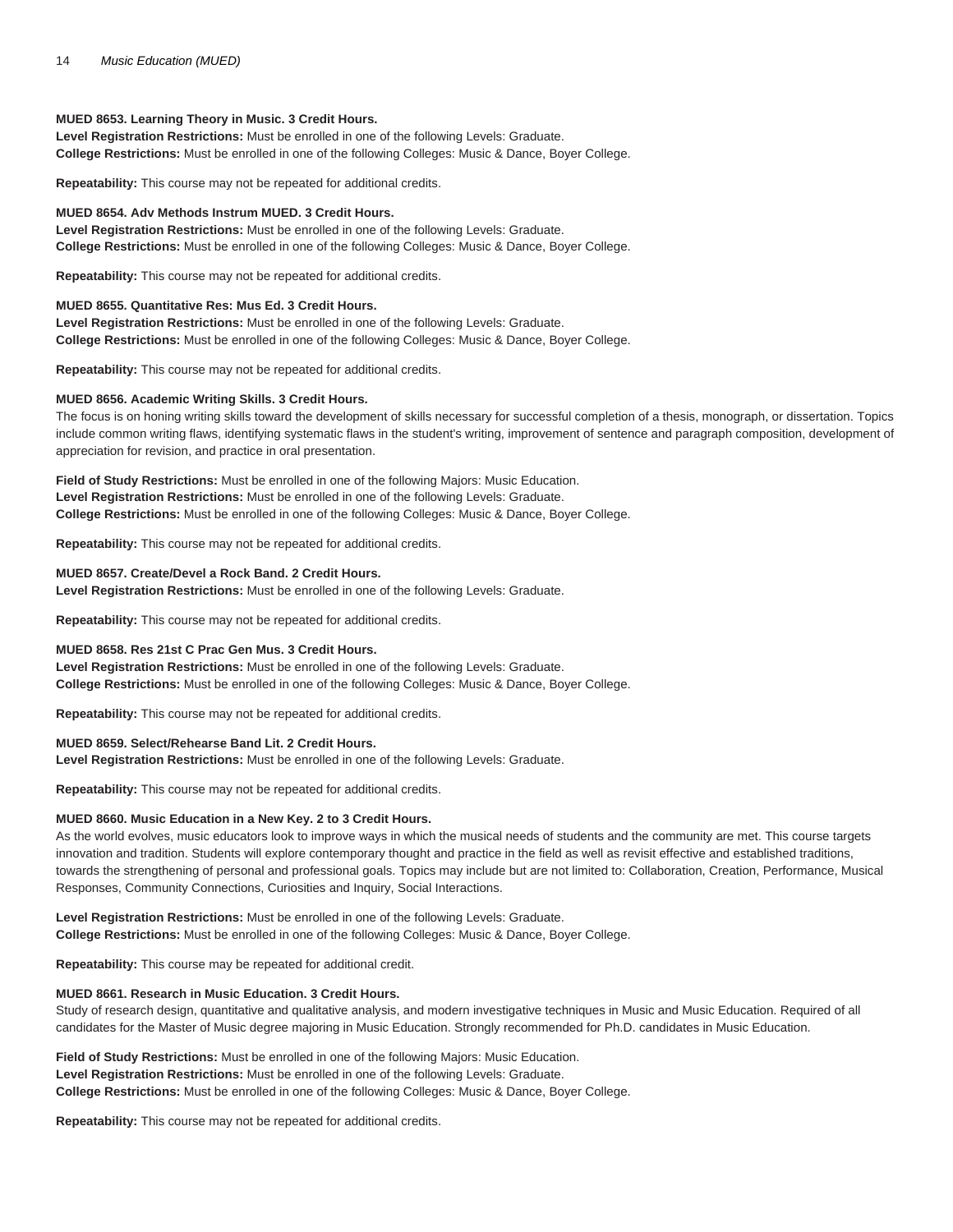## **MUED 8662. Informal Music Learning. 3 Credit Hours.**

**Level Registration Restrictions:** Must be enrolled in one of the following Levels: Graduate. **College Restrictions:** Must be enrolled in one of the following Colleges: Music & Dance, Boyer College.

**Repeatability:** This course may not be repeated for additional credits.

## **MUED 8663. Interactive Multimedia I. 3 Credit Hours.**

**Level Registration Restrictions:** Must be enrolled in one of the following Levels: Graduate. **College Restrictions:** Must be enrolled in one of the following Colleges: Music & Dance, Boyer College.

**Repeatability:** This course may not be repeated for additional credits.

# **MUED 8664. Interactiv Multimedia II. 3 Credit Hours.**

**Level Registration Restrictions:** Must be enrolled in one of the following Levels: Graduate. **College Restrictions:** Must be enrolled in one of the following Colleges: Music & Dance, Boyer College.

**Repeatability:** This course may not be repeated for additional credits.

## **MUED 8665. Jazz Instrumental Education. 3 Credit Hours.**

Focus will be upon jazz instrumental education in jazz ensemble rehearsals and jazz composition/arranging courses. Emphasis on forming jazz combos and small jazz ensembles; devising efficient rehearsals for various instrument groupings; composing and arranging selections to meet the needs of jazz ensemble instrumentation; and experiencing and evaluating methods of learning in jazz.

**Level Registration Restrictions:** Must be enrolled in one of the following Levels: Graduate. **College Restrictions:** Must be enrolled in one of the following Colleges: Music & Dance, Boyer College.

**Repeatability:** This course may be repeated for additional credit.

## **MUED 8666. Qualitative Res: Mus Ed. 3 Credit Hours.**

**Level Registration Restrictions:** Must be enrolled in one of the following Levels: Graduate. **College Restrictions:** Must be enrolled in one of the following Colleges: Music & Dance, Boyer College.

**Repeatability:** This course may not be repeated for additional credits.

#### **MUED 8667. Music and the Mind: Understanding Music Perception and Cognition. 3 Credit Hours.**

The burgeoning field of neuroscience provides the opportunity for greater understanding of human perception and cognition in many areas of learning. This course focuses on the intersection of the brain and music as revealed through current research. Topics may include (but are not limited to): emotion, memory, cognition, language, music skills development, aesthetics, and well-being.

**Level Registration Restrictions:** Must be enrolled in one of the following Levels: Graduate.

**Repeatability:** This course may not be repeated for additional credits.

#### **MUED 8668. History and Philosophy of Music Education. 3 Credit Hours.**

The purpose of this course is to synthesize diverse viewpoints regarding the history and philosophy of American music education. Students will analyze philosophical writings that have guided the decision-making of individuals and groups regarding why, what, and how music is taught in the public schools. Students will also gain facility with historical movements and educational policies as a contextual lens toward participating in future music education practices with regard to curriculum, instruction, and assessment.

**Level Registration Restrictions:** Must be enrolled in one of the following Levels: Graduate. **College Restrictions:** Must be enrolled in one of the following Colleges: Music & Dance, Boyer College.

**Repeatability:** This course may not be repeated for additional credits.

# **MUED 8670. Special Topics: Instrumental Music Education. 1 to 3 Credit Hour.**

For the creative and innovative graduate music education student. A synthesis of previous work in instrumental and vocal music courses, composition/ arranging courses, and chamber rehearsals. Emphasis on forming combos and small ensembles of contemporary musical styles; devising an efficient rehearsal for various instrument groupings; developing minor instrument performance skills; composing and arranging selections to meet the needs of ensemble instrumentation; and experiencing and evaluating methods of informal learning in music.

**Level Registration Restrictions:** Must be enrolled in one of the following Levels: Graduate. **College Restrictions:** Must be enrolled in one of the following Colleges: Music & Dance, Boyer College.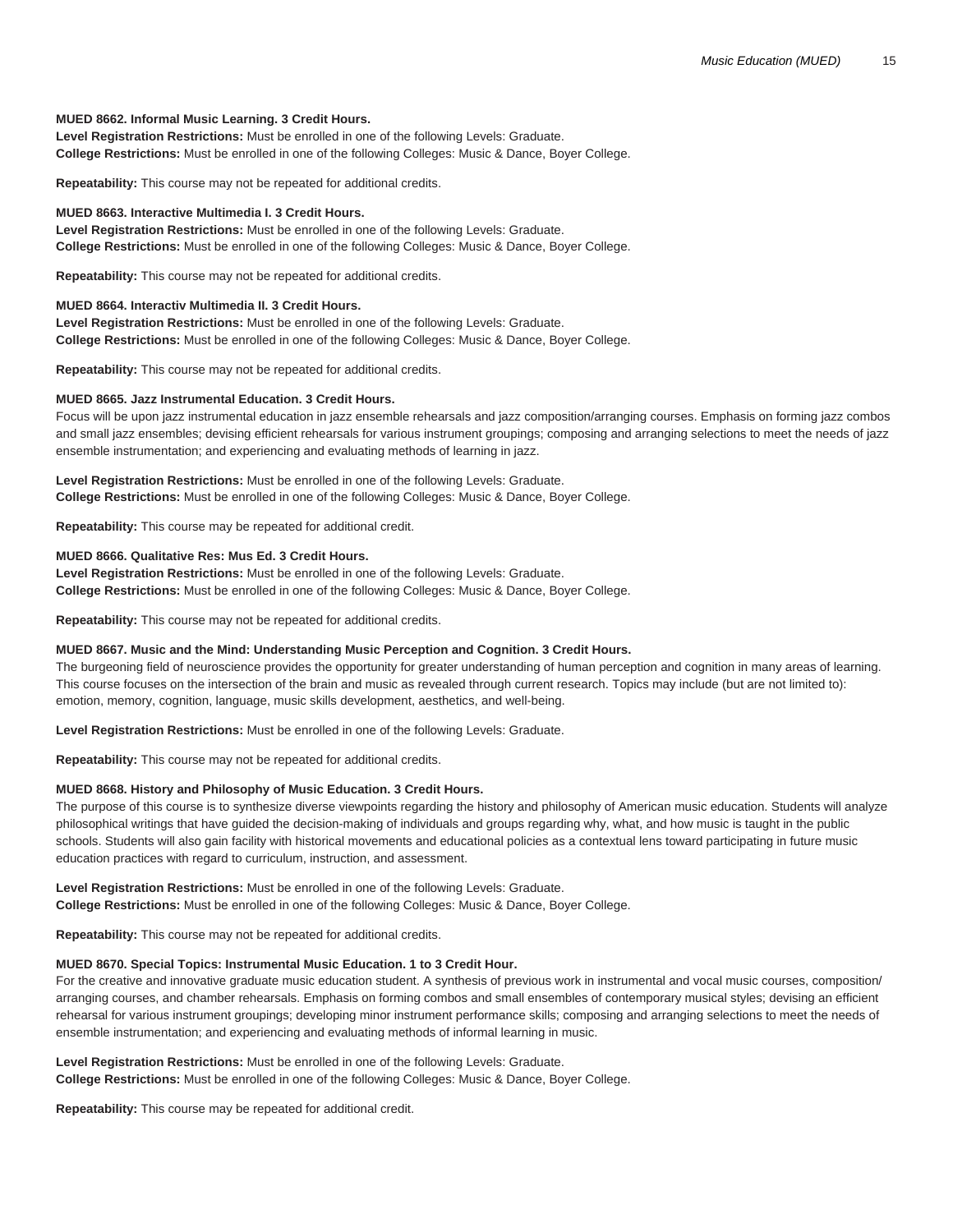## **MUED 8671. Sociology of Music Education. 3 Credit Hours.**

The purpose of this course is to critically examine the interrelationship of music and society in the United States and prominent interpersonal and intergroup dynamics in music education contexts. Students will explore uses of music in school and community, music professions, and current research on the sociology of music. The goal is for students to engage with local and global social issues related to music teaching and learning.

**Level Registration Restrictions:** Must be enrolled in one of the following Levels: Graduate.

**Repeatability:** This course may not be repeated for additional credits.

## **MUED 8672. Supervsed Univ Music Tch. 1 Credit Hour.**

**Level Registration Restrictions:** Must be enrolled in one of the following Levels: Graduate. **College Restrictions:** Must be enrolled in one of the following Colleges: Music & Dance, Boyer College.

**Repeatability:** This course may be repeated for additional credit.

## **MUED 8673. Music Tch in Higher Educ. 3 Credit Hours.**

**Level Registration Restrictions:** Must be enrolled in one of the following Levels: Graduate. **College Restrictions:** Must be enrolled in one of the following Colleges: Music & Dance, Boyer College.

**Repeatability:** This course may not be repeated for additional credits.

## **MUED 8674. Sem Grad Music Education. 1 to 3 Credit Hour.**

Advanced exploration of topics related to the field of music education, including but not limited to: teaching, learning, research, and creativity.

**Level Registration Restrictions:** Must be enrolled in one of the following Levels: Graduate. **College Restrictions:** Must be enrolled in one of the following Colleges: Music & Dance, Boyer College.

**Repeatability:** This course may be repeated for additional credit.

## **MUED 8675. Choral Pedagogy Seminar. 2 to 3 Credit Hours.**

Choral music education and choral conducting majors will increase their understanding of current research and pedagogical systems that are directly related to teaching choral music to inclusive populations in a variety of settings. Students will be challenged to study various philosophical, pedagogical, and programmatic concepts as a basis for becoming a proficient rehearsal technician and choral scholar. Content varies from semester to semester.

# **Level Registration Restrictions:** Must be enrolled in one of the following Levels: Graduate.

**College Restrictions:** Must be enrolled in one of the following Colleges: Music & Dance, Boyer College.

**Repeatability:** This course may be repeated for additional credit.

# **MUED 8676. Seminar in Secondary School Music Teaching. 3 Credit Hours.**

Advanced study of educational practice specific to the secondary level (6-12). Seminar subject areas may include current trends in secondary education literature, formal and informal music learning, traditional and alternative ensembles, administration and leadership, classroom management, repertoire, rehearsal technique, and others.

**Field of Study Restrictions:** Must be enrolled in one of the following Majors: Music Education. **Level Registration Restrictions:** Must be enrolled in one of the following Levels: Graduate.

**Repeatability:** This course may be repeated for additional credit.

# **MUED 8677. Seminar in Elementary School Music Teaching. 3 Credit Hours.**

Advanced study of educational practice specific to the elementary level (P-5). Seminar subject areas may include current trends in elementary education literature, formal and informal music learning, ensembles, musical development, diversity, classroom management, repertoire, rehearsal technique, and others.

**Field of Study Restrictions:** Must be enrolled in one of the following Majors: Music Education. **Level Registration Restrictions:** Must be enrolled in one of the following Levels: Graduate.

**Repeatability:** This course may be repeated for additional credit.

## **MUED 8680. Contemporary Problems in Music Education: Individual Study. 1 to 3 Credit Hour.**

Study of recent trends and issues in Music Education through critical examination of research and practical application of selected techniques.

**Field of Study Restrictions:** Must be enrolled in one of the following Majors: Music Education. **Level Registration Restrictions:** Must be enrolled in one of the following Levels: Graduate. **College Restrictions:** Must be enrolled in one of the following Colleges: Music & Dance, Boyer College.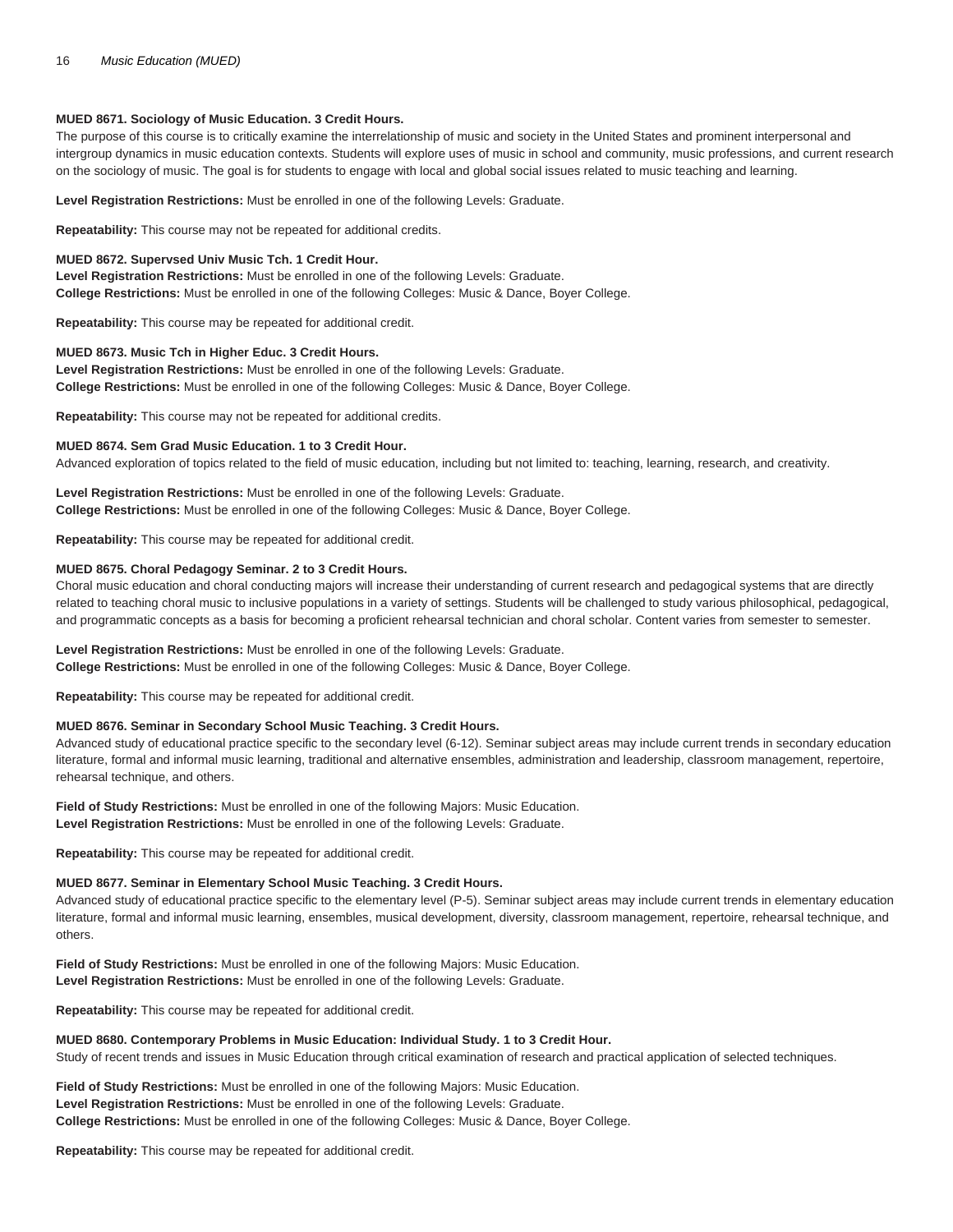# **MUED 8690. Contemporary Problems in Music Education: Individual Study. 1 to 3 Credit Hour.**

Study of recent trends and issues in Music Education through critical examination of research and practical application of selected techniques.

**Field of Study Restrictions:** Must be enrolled in one of the following Majors: Music Education. **Level Registration Restrictions:** Must be enrolled in one of the following Levels: Graduate. **College Restrictions:** Must be enrolled in one of the following Colleges: Music & Dance, Boyer College.

**Repeatability:** This course may be repeated for additional credit.

## **MUED 8691. Research Seminar in Music Education. 3 Credit Hours.**

Planning and execution of pre-dissertation research projects are discussed. Participants work independently and in small groups to acquire skills necessary for completion of the dissertation.

**Field of Study Restrictions:** Must be enrolled in one of the following Majors: Music Education. **Level Registration Restrictions:** Must be enrolled in one of the following Levels: Graduate. **College Restrictions:** Must be enrolled in one of the following Colleges: Music & Dance, Boyer College.

**Repeatability:** This course may not be repeated for additional credits.

## **MUED 8725. Apprenticeship in Music Therapy Education and Supervision V. 1 Credit Hour.**

Faculty provide doctoral students with close supervision as they assist in the teaching and supervision of Music Therapy students.

**Field of Study Restrictions:** Must be enrolled in one of the following Majors: Music Therapy. **Level Registration Restrictions:** Must be enrolled in one of the following Levels: Graduate. **College Restrictions:** Must be enrolled in one of the following Colleges: Music & Dance, Boyer College.

**Repeatability:** This course may not be repeated for additional credits.

# **MUED 8825. Apprenticeship in Music Therapy Education and Supervision VI. 1 Credit Hour.**

Faculty provide doctoral students with close supervision as they assist in the teaching and supervision of Music Therapy students.

**Field of Study Restrictions:** Must be enrolled in one of the following Majors: Music Therapy. **Level Registration Restrictions:** Must be enrolled in one of the following Levels: Graduate. **College Restrictions:** Must be enrolled in one of the following Colleges: Music & Dance, Boyer College.

**Repeatability:** This course may not be repeated for additional credits.

# **MUED 9601. Basic Sk: Comm/Dig Media. 2 to 3 Credit Hours.**

**Level Registration Restrictions:** Must be enrolled in one of the following Levels: Graduate. **College Restrictions:** Must be enrolled in one of the following Colleges: Music & Dance, Boyer College.

**Repeatability:** This course may be repeated for additional credit.

# **MUED 9611. Theory Development in Music Therapy. 3 Credit Hours.**

For doctoral students only. An examination of the nature of theory and the theorizing process in music therapy, based on a comparison of existing theories. Emphasis is given to developing a theory based on practice and/or research.

**Field of Study Restrictions:** Must be enrolled in one of the following Majors: Music Therapy. **Level Registration Restrictions:** Must be enrolled in one of the following Levels: Graduate. **College Restrictions:** Must be enrolled in one of the following Colleges: Music & Dance, Boyer College.

**Repeatability:** This course may not be repeated for additional credits.

# **MUED 9641. Music Therapy Doctoral Seminar. 1 to 3 Credit Hour.**

For doctoral students only. Seminar on examining current issues in Music Therapy theory, practice, research, education, training, and supervision.

**Field of Study Restrictions:** Must be enrolled in one of the following Majors: Music Therapy. **Level Registration Restrictions:** Must be enrolled in one of the following Levels: Graduate. **College Restrictions:** Must be enrolled in one of the following Colleges: Music & Dance, Boyer College.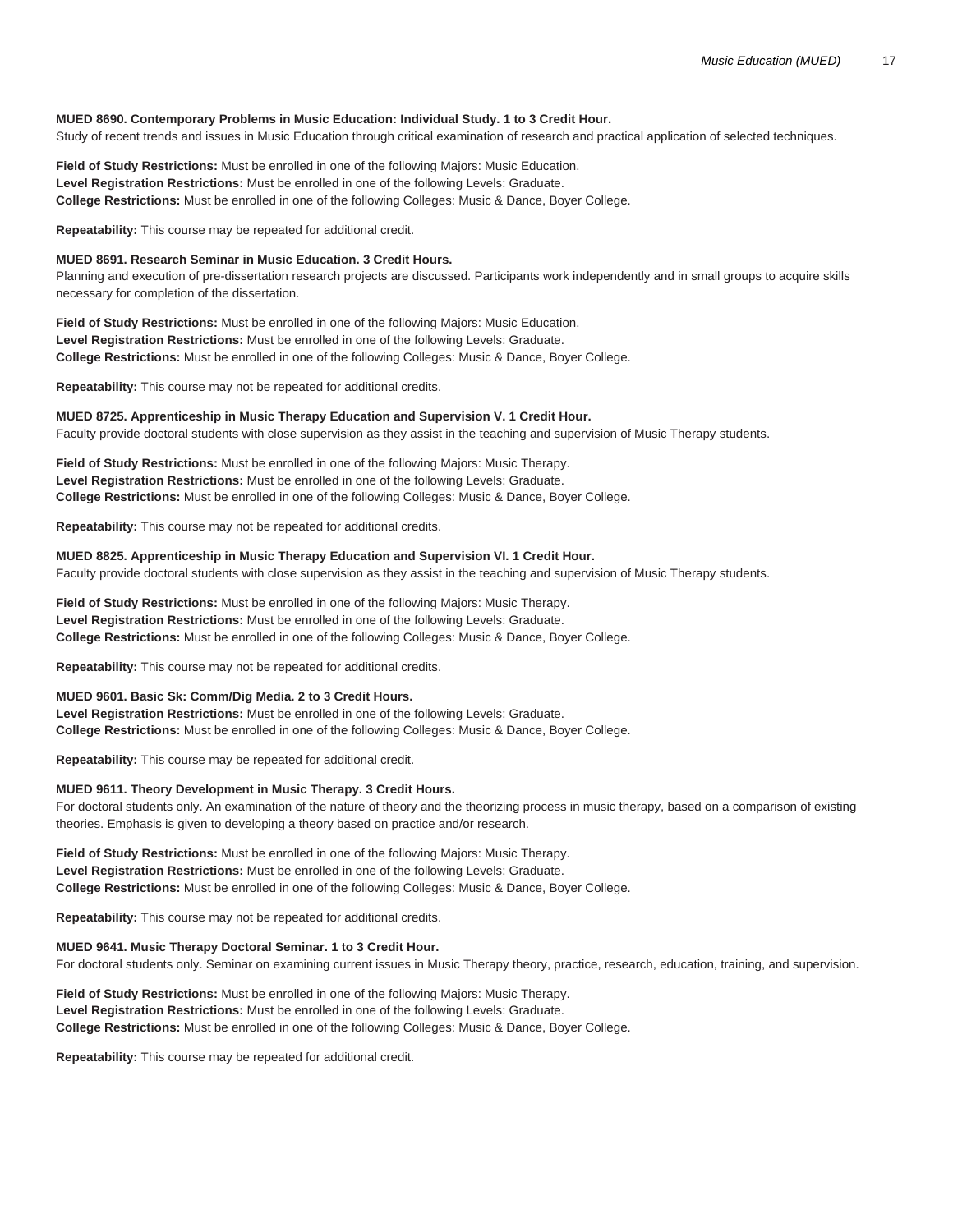## **MUED 9642. Music Therapy Research Apprenticeship. 1 to 3 Credit Hour.**

Graduate students conduct Music Therapy research under faculty supervision.

**Field of Study Restrictions:** Must be enrolled in one of the following Majors: Music Therapy. **Level Registration Restrictions:** Must be enrolled in one of the following Levels: Graduate. **College Restrictions:** Must be enrolled in one of the following Colleges: Music & Dance, Boyer College.

**Repeatability:** This course may be repeated for additional credit.

**MUED 9643. Music Therapy Research Apprenticeship. 1 to 3 Credit Hour.**

Graduate students conduct Music Therapy research under faculty supervision.

**Field of Study Restrictions:** Must be enrolled in one of the following Majors: Music Therapy. **Level Registration Restrictions:** Must be enrolled in one of the following Levels: Graduate. **College Restrictions:** Must be enrolled in one of the following Colleges: Music & Dance, Boyer College.

**Repeatability:** This course may be repeated for additional credit.

## **MUED 9660. Advanced Topics in Music Psychotherapy. 1 to 4 Credit Hour.**

An in-depth examination of practice, research, and/or theory in areas of specialization in Music Psychotherapy.

**Field of Study Restrictions:** Must be enrolled in one of the following Majors: Music Therapy. **Level Registration Restrictions:** Must be enrolled in one of the following Levels: Graduate. **College Restrictions:** Must be enrolled in one of the following Colleges: Music & Dance, Boyer College.

**Repeatability:** This course may be repeated for additional credit.

# **MUED 9670. Advanced Topics in Music Medicine. 1 to 4 Credit Hour.**

An in-depth examination of practice, research, and/or theory in areas of specialization in Music Medicine.

**Field of Study Restrictions:** Must be enrolled in one of the following Majors: Music Therapy. **Level Registration Restrictions:** Must be enrolled in one of the following Levels: Graduate. **College Restrictions:** Must be enrolled in one of the following Colleges: Music & Dance, Boyer College.

**Repeatability:** This course may be repeated for additional credit.

# **MUED 9680. Music Therapy: Special Topics. 1 to 9 Credit Hour.**

An in-depth examination of a particular topic in Music Therapy practice, research, or theory.

**Field of Study Restrictions:** Must be enrolled in one of the following Majors: Music Therapy. **Level Registration Restrictions:** Must be enrolled in one of the following Levels: Graduate. **College Restrictions:** Must be enrolled in one of the following Colleges: Music & Dance, Boyer College.

**Repeatability:** This course may be repeated for additional credit.

## **MUED 9687. Advanced Music Therapy Practicum. 1 to 3 Credit Hour.**

Individual and group supervision of initial professional clinical work in Music Therapy.

**Field of Study Restrictions:** Must be enrolled in one of the following Majors: Music Therapy. **Level Registration Restrictions:** Must be enrolled in one of the following Levels: Graduate. **College Restrictions:** Must be enrolled in one of the following Colleges: Music & Dance, Boyer College.

**Repeatability:** This course may be repeated for additional credit.

## **MUED 9690. Music Therapy: Special Topics. 1 to 3 Credit Hour.**

An exploration of interdisciplinary topics in art, dance, music, drama and poetry therapies.

**Field of Study Restrictions:** Must be enrolled in one of the following Majors: Music Therapy. **Level Registration Restrictions:** Must be enrolled in one of the following Levels: Graduate. **College Restrictions:** Must be enrolled in one of the following Colleges: Music & Dance, Boyer College.